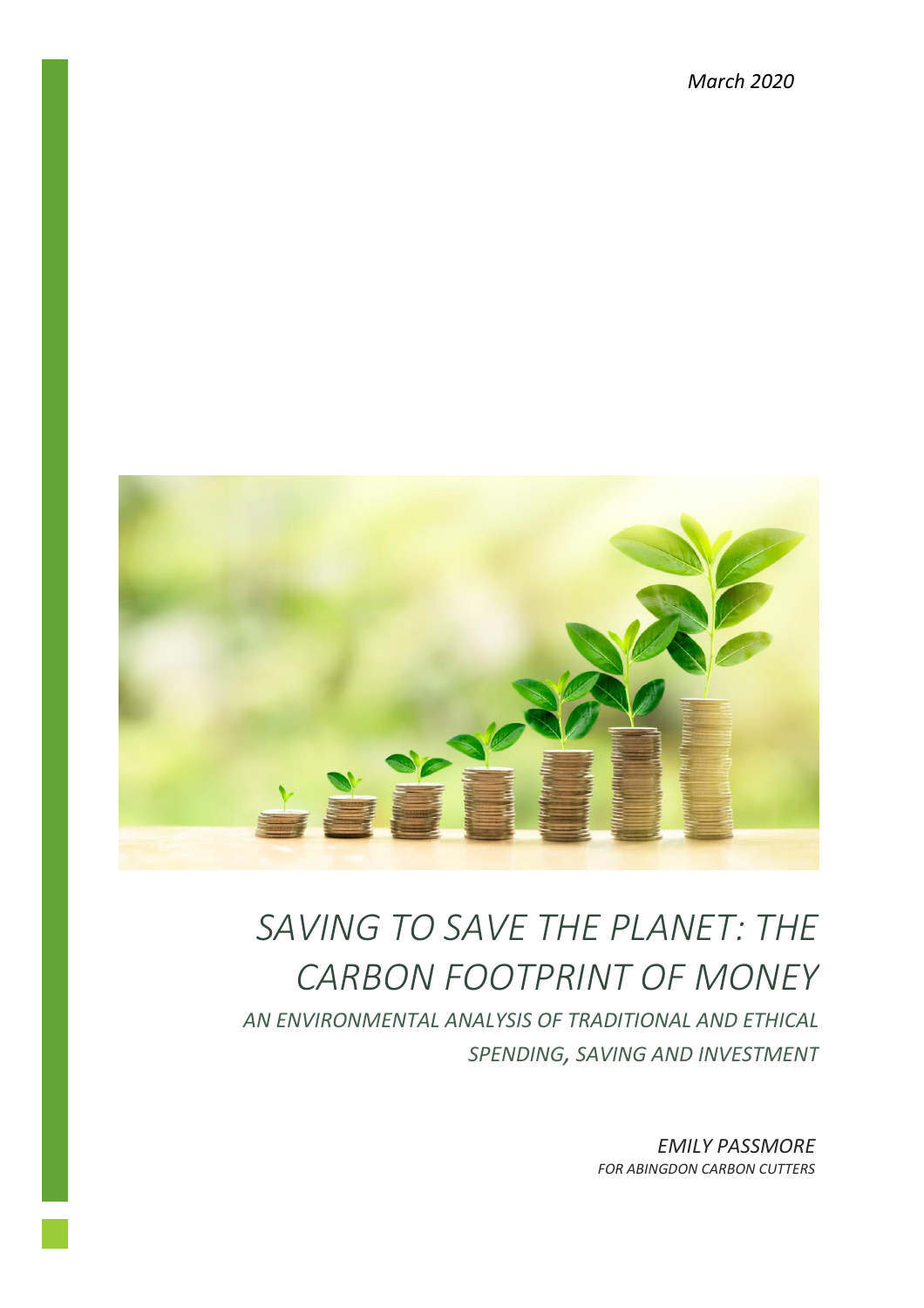*The carbon footprint of financial activity*

- *2 – the carbon footprint of spending*
- *5 – the carbon footprint of saving*
- *8 – the carbon footprint of investing*

*Ethical and environmentally conscious alternatives*

- *12 – ESG criteria and environmental standards in finance*
- *19 – evaluating ethical saving and investing options*
- *23 – overall conclusions and references*

## *This report was produced during a micro-internship with the Abingdon Carbon Cutters.*

There were two principal goals to this research:

- (1) Determine an estimate of the carbon footprint of spending, saving and investing money
- (2) Identify what makes an ethical savings account or investment fund more environmentally friendly than a traditional account/fund

Financial activities are easy to overlook when thinking about carbon footprints; the focus tends to be on the environmental impact of goods and services, not the process that led to obtaining those goods and services. However, this leads to a lot of emissions being concealed and ignored. This report aims to provide a clearer picture of the environmental impact of money, whether it is spent, saved or invested. It should thus allow anyone interested to more accurately estimate their own carbon footprint and provide some guidance for how they could go about reducing it.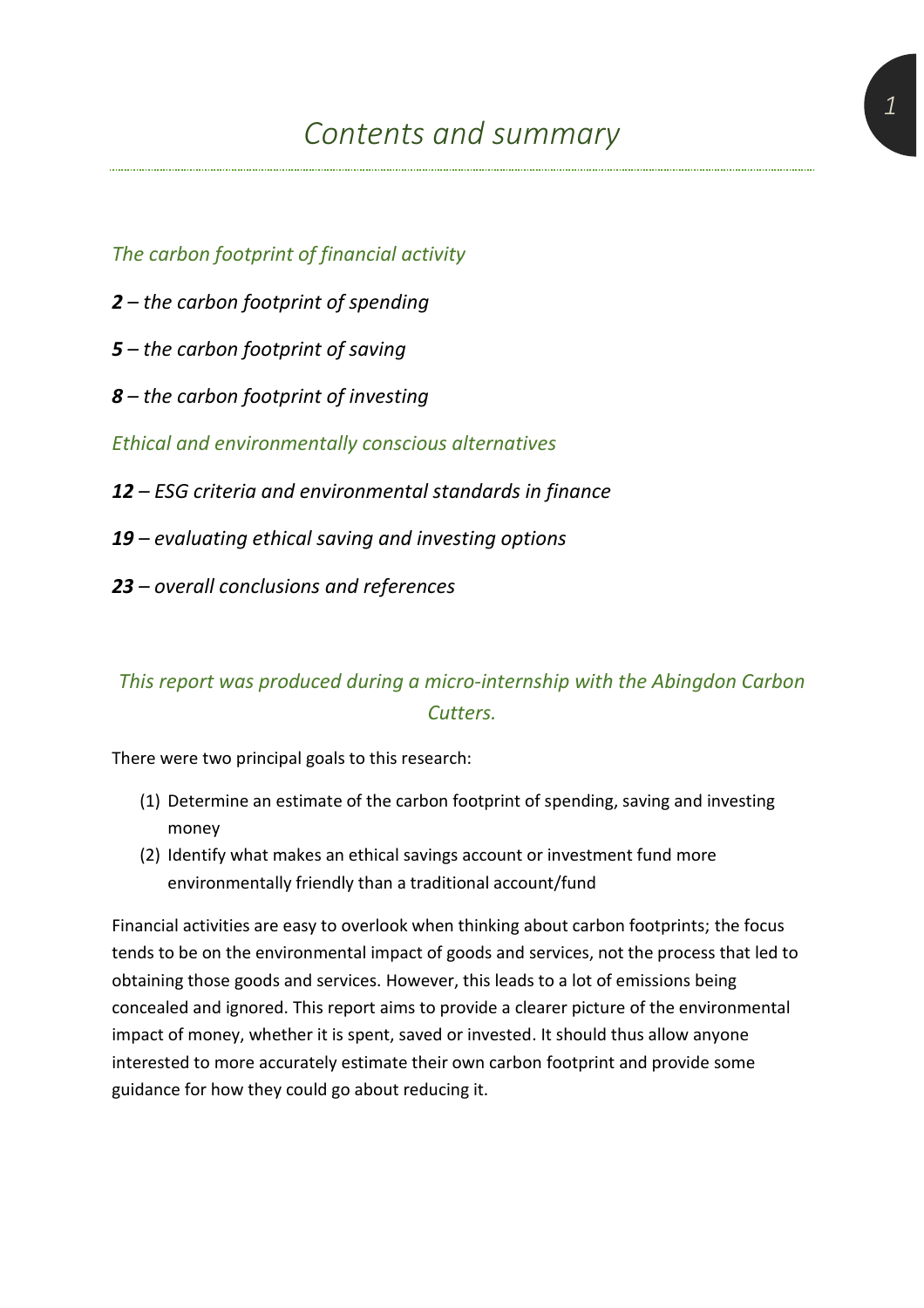There are two components that determine the carbon footprint of spending money:

- 1.) The carbon footprint of **the process of spending money** This is usually done by either a.) exchanging physical money b.) a card transaction or c.) an online transaction
- 2.) The carbon footprint of **the good or service** the money is exchanged for

## The carbon footprint of the process of spending money

#### a.) Physical money

In order to produce a bank note, raw materials need to be gathered then manufactured into the final product. According to a study by the Bank of England, producing 1000 £10 notes resulted in a carbon footprint of 31kg CO2e.<sup>1, 2</sup>

These notes then also need to be put into circulation; this is usually done by an ATM. Further emissions are thus generated from running the ATM, and from transporting the note to the ATM. The note will also be used in many transactions over its lifetime (an estimated 10 years), incurring further ATM running and transport costs depending on its transaction velocity, or the rate at which it is used. There will also be disposal costs at the end of its lifetime.

This increases the carbon footprint per 1000 £10 notes to 436kg CO2e over 10 years. It should be noted that the carbon footprint of 1000 £5 notes is significantly smaller at 157kg CO2e, despite similar production costs, due to differences in transaction velocity.

I will be using the £10 figures in further calculations and comparisons. £50 notes have the smallest transaction velocity by far, followed by £5 notes, then £10 notes, then £20 notes.<sup>3</sup> Thus, eliminating £50 notes as an outlier, £10 notes have the median transaction velocity. Moreover, all denominations will soon be polymer, so analysing the still paper £20 note would limit the time frame in which the figures would remain relevant.

*<sup>1</sup> Upon introducing polymer notes, the Bank of England commissioned a report to determine if they were better for the environment than paper notes – they are:* [https://www.bankofengland.co.uk/-](https://www.bankofengland.co.uk/-/media/boe/files/banknotes/polymer/carbon-footprint-assessment.pdf?la=en&hash=A2077D4BEF302DF8F8488503DEA041876627ECBD) [/media/boe/files/banknotes/polymer/carbon-footprint-](https://www.bankofengland.co.uk/-/media/boe/files/banknotes/polymer/carbon-footprint-assessment.pdf?la=en&hash=A2077D4BEF302DF8F8488503DEA041876627ECBD)

[assessment.pdf?la=en&hash=A2077D4BEF302DF8F8488503DEA041876627ECBD](https://www.bankofengland.co.uk/-/media/boe/files/banknotes/polymer/carbon-footprint-assessment.pdf?la=en&hash=A2077D4BEF302DF8F8488503DEA041876627ECBD)

*<sup>2</sup> I will use CO2e, or carbon dioxide equivalent as the standard unit to measure carbon footprint, so emissions of other fossil fuels e.g. methane are converted into equivalent units of carbon dioxide emission*

*<sup>3</sup> From Bank of England statistics[: https://www.bankofengland.co.uk/statistics/banknote](https://www.bankofengland.co.uk/statistics/banknote)*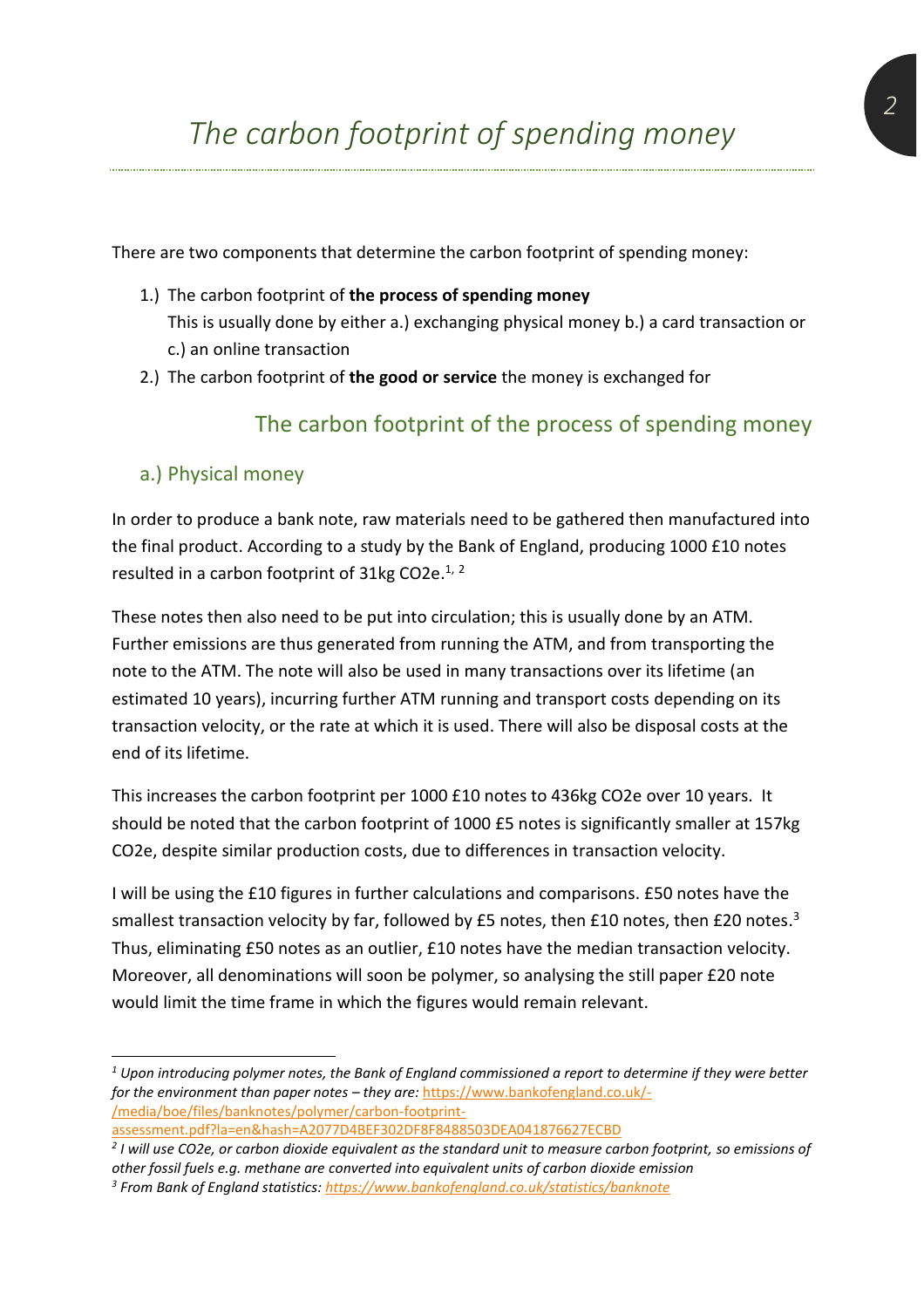| Carbon footprint of 1000 £10 notes    | 436kg CO2e              |
|---------------------------------------|-------------------------|
| Carbon footprint of 1 £10 note        | 436g CO2e               |
| Carbon footprint of spending £1 (bank | 43.6g CO2e              |
| note, 10 years)                       |                         |
| Carbon footprint of spending £1 (bank | 4.36g CO <sub>2</sub> e |
| note, 1 year) $4$                     |                         |

#### b.) Bank transactions

A Dutch study on the environmental impact of debit cards found 75% of their carbon footprint came from the running of payment terminals, 15% from physical production and 11% from running datacentres that allow them to function (ignoring the carbon footprint of holding money with a bank – this will be considered in the savings section). This led to an average carbon footprint from a debit card transaction of 3.8g CO2e.<sup>5</sup> As the Dutch economy is about as developed as the UK economy, I will assume this figure also holds in the UK.

| Carbon footprint of physical<br>money/£1/year | 4.36g CO2e              |
|-----------------------------------------------|-------------------------|
| Carbon footprint of debit card transaction    | 3.8 g CO <sub>2</sub> e |

Under these calculations, using a debit card carries a slightly lower carbon footprint, although this is well within the margin of error so should not be taken as absolute fact. Reductions in carbon footprint for both cash and card transactions could be achieved by using renewable energy at ATMs, hybrid trucks or reducing the number of ATMs. These are institutional changes that are beyond the consumer's control, bar perhaps lobbying banks to adopt the changes.

#### c.) Online or cashless transactions

This area has not yet seen the same detailed research into carbon emissions as cash and card payments have.<sup>6</sup> However, to pay online or through cashless apps such as Apple Pay, one needs to run a smartphone or laptop that is connected to the internet. Thus, the carbon footprint of the physical gadget, the charging of the gadget and the data centres and infrastructure necessary to connect the gadget to the internet, must be considered.

*<sup>4</sup>* This is very close to the figure obtained by a similar study in the Netherlands – they reached a result of 4.6g *CO2e - [https://www.dnb.nl/binaries/Working%20paper%20No.%20610\\_tcm46-379441.pdf](https://www.dnb.nl/binaries/Working%20paper%20No.%20610_tcm46-379441.pdf)*

*<sup>5</sup> [https://www.dnb.nl/binaries/Working%20paper%20No.%20610\\_tcm46-379441.pdf](https://www.dnb.nl/binaries/Working%20paper%20No.%20610_tcm46-379441.pdf)*

*<sup>6</sup> Some interesting thinking is underway on the topic however:* 

*<https://www.greenjournal.co.uk/2019/02/ecology-the-carbon-footprint-of-the-new-means-of-payment/> and <https://www.theguardian.com/environment/2010/aug/12/carbon-footprint-internet> for example*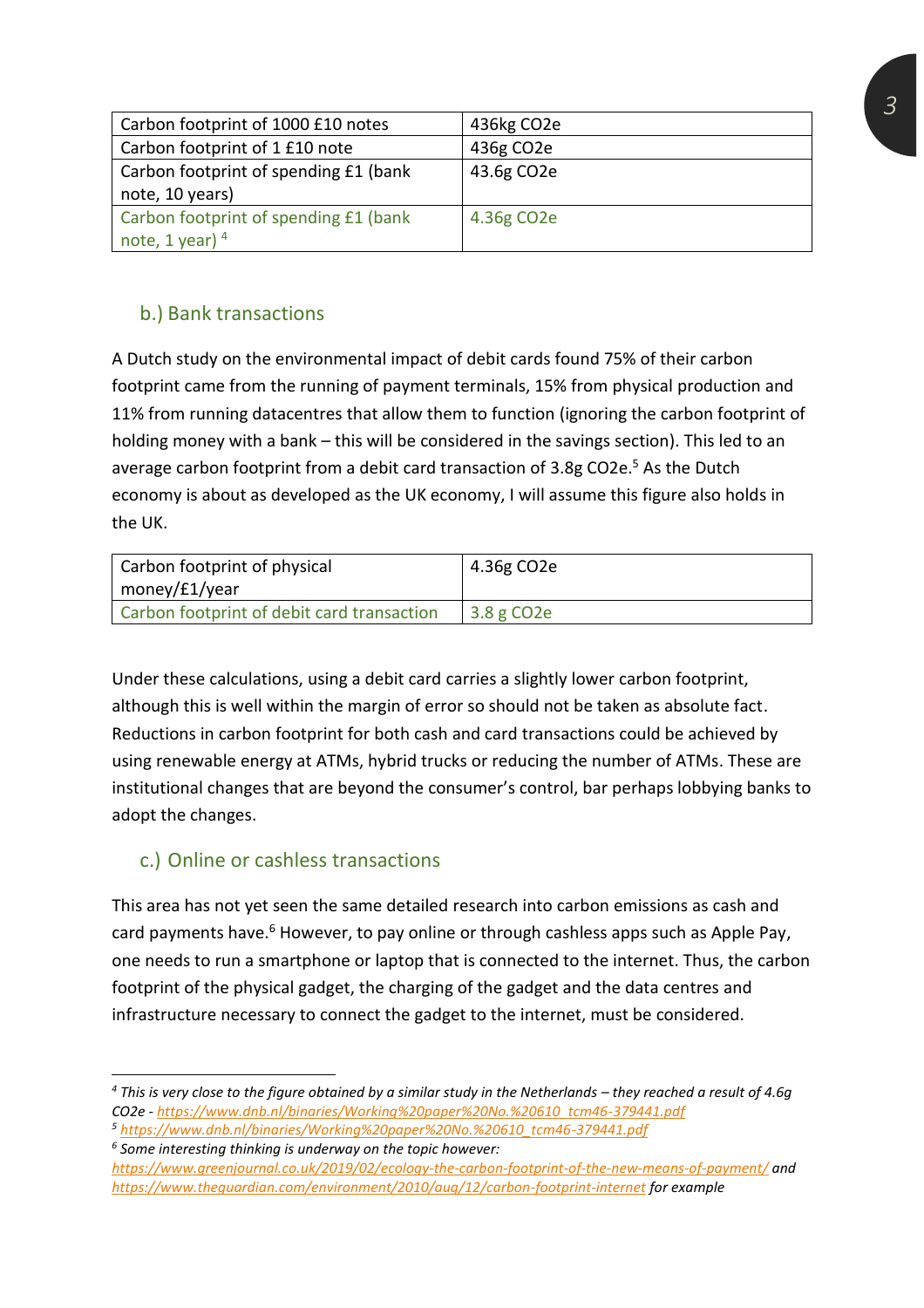Furthermore, buying anything physical online tends to incur a higher carbon footprint than buying it in person as the delivery process, with the transport and extra packaging that it entails, significantly increases the carbon emissions entailed by the purchase.

Although this process of payment cannot be empirically compared, delivery alone will likely make in person transactions, whether through cash or card, far lower in carbon emissions.

## The carbon footprint of goods and services

This is not the main focus of this research but should be noted as the decision of what to buy has a far greater impact on carbon footprint than the decision of how to buy it. This is because money can fund projects that alleviate climate change, or directly contribute to the activities worsening climate change. According to 'How Bad are Bananas?' by Mike Berners-Lee, the carbon footprint of spending £1 can vary from -330kg CO2e (funding a rainforest preservation project) to over 10kg CO2e (budget airline flights).

#### Overall results and conclusions

- The decision of what money is spent on is far more significant in determining carbon footprint than the process of payment
- Nevertheless, the process of payment does generate emissions, mainly from the running of ATMs or payment terminals – as these are switched on but idle most of the time, their carbon emissions build up quickly.
- Debit card transactions have a slightly smaller carbon footprint than the average cash transaction – this may not hold for individual types of cash, and due to the magnitude of the figures should not be taken as absolute fact.
- The impact of online transactions is as yet undetermined however, the carbon footprint incurred from devices connected to the internet, and the delivery process, is likely to make this payment method fairly carbon intensive.
- There is little individual action that can be taken to reduce the carbon footprint of spending money in a certain way, as standard institutional practises determine the carbon emissions produced rather than decisions particular to any specific institution.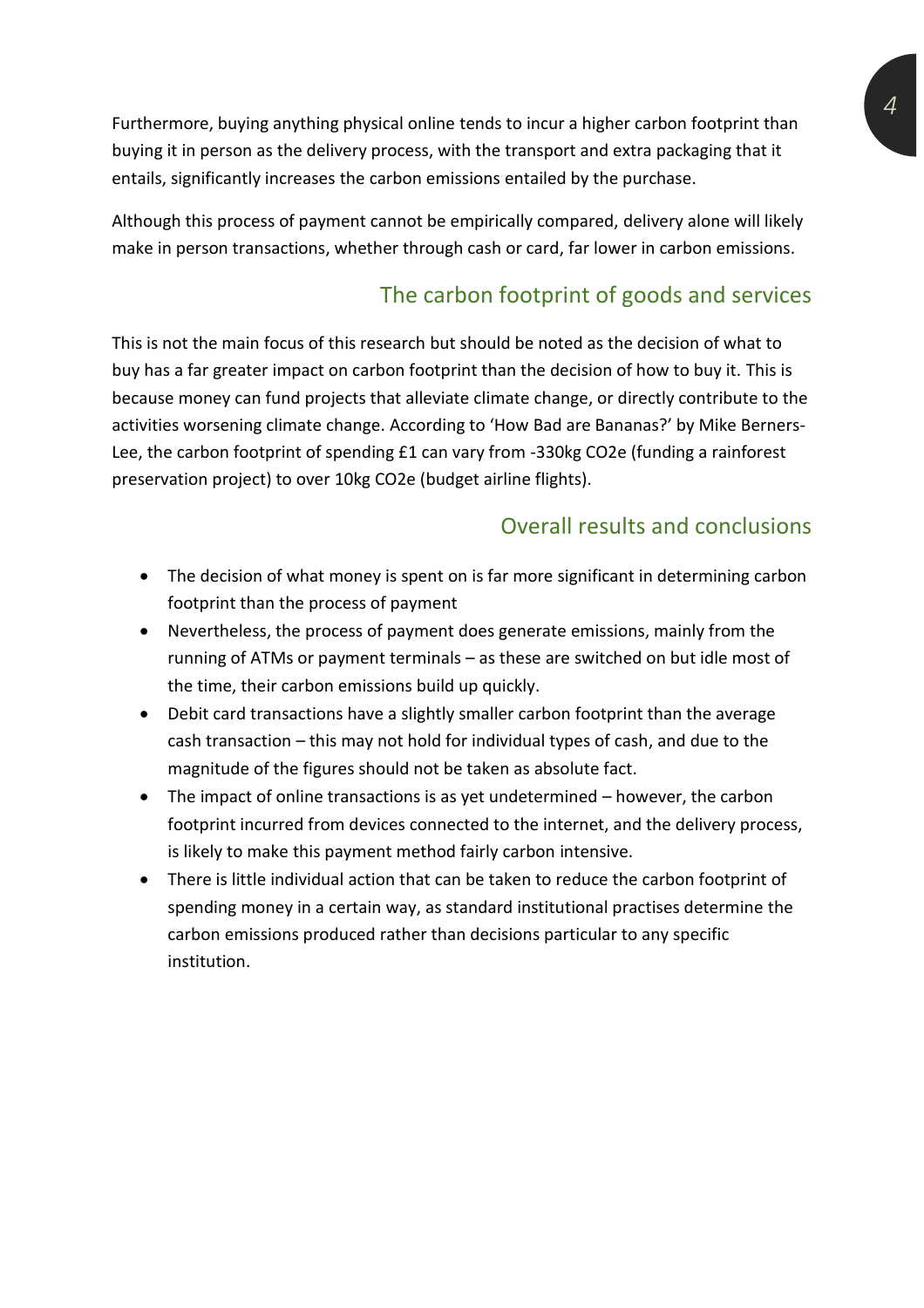Holding money in a savings account produces carbon emissions in two ways. Firstly, in order to run the account, the bank needs workers, offices, technology etc. – this produces **operational emissions**. Secondly, by holding money with a particular bank, you allow that bank to finance projects that may lead to carbon emissions – this produces **financed emissions.** An estimated 99% of the carbon footprint of a saving account comes from these financed emissions. 7

#### Operational emissions

Opening a savings account with a bank gives that bank a reason to exist. It also produces administrative work for the bank. Thus, the branches, offices, terminals and workers of the bank are made necessary, and the carbon footprint each of these produces can in part be traced to the decision to open a saving account.

However, as mentioned, these emissions account for 1% of the total emissions associated with a savings account. This means much less research has been done into their magnitude.<sup>8</sup> Therefore, I will continue in this tradition and count operational emissions as negligible *in the case of savings accounts*.

#### Financed emissions

Banks use the money they hold to give loans out to projects they deem likely to bring a return. In many cases, these projects are carbon intensive, as the main aim will be to maximise profit for the bank by choosing projects likely to make the biggest return. The environmental costs such projects incur are an externality that won't be picked up by this profit calculation.

The following data is taken from a report commissioned by the Rainforest Action Network into the carbon footprint of holding \$10,000 in a savings account with each major Canadian

*7 From an investigation into the environmental impacts of Canadian banks:* 

*[https://www.banktrack.org/download/financing\\_global\\_warming\\_canadian\\_banks\\_and\\_fossil\\_fuels/ran\\_can](https://www.banktrack.org/download/financing_global_warming_canadian_banks_and_fossil_fuels/ran_canadian_banks_rpt_5.pdf) [adian\\_banks\\_rpt\\_5.pdf](https://www.banktrack.org/download/financing_global_warming_canadian_banks_and_fossil_fuels/ran_canadian_banks_rpt_5.pdf)*

*<sup>8</sup> This is not to say research has not been done into total operational emissions; many banks have produced reports on the subject - [https://www.rbs.com/rbs/sustainable-banking/environment/operational](https://www.rbs.com/rbs/sustainable-banking/environment/operational-environmental-footprint.html)[environmental-footprint.html,](https://www.rbs.com/rbs/sustainable-banking/environment/operational-environmental-footprint.html) [https://www.hsbc.com/our-approach/building-a-sustainable-](https://www.hsbc.com/our-approach/building-a-sustainable-future/sustainable-operations)*

*[future/sustainable-operations](https://www.hsbc.com/our-approach/building-a-sustainable-future/sustainable-operations) for example. However, these reports don't consider the portion of these emissions that can be traced to savings activity. Simply holding an account will be far less carbon intensive than, for example, taking out a loan – the administration created is far smaller. Therefore, these figures can't be used to get an accurate view of the size of operational emissions for savings.*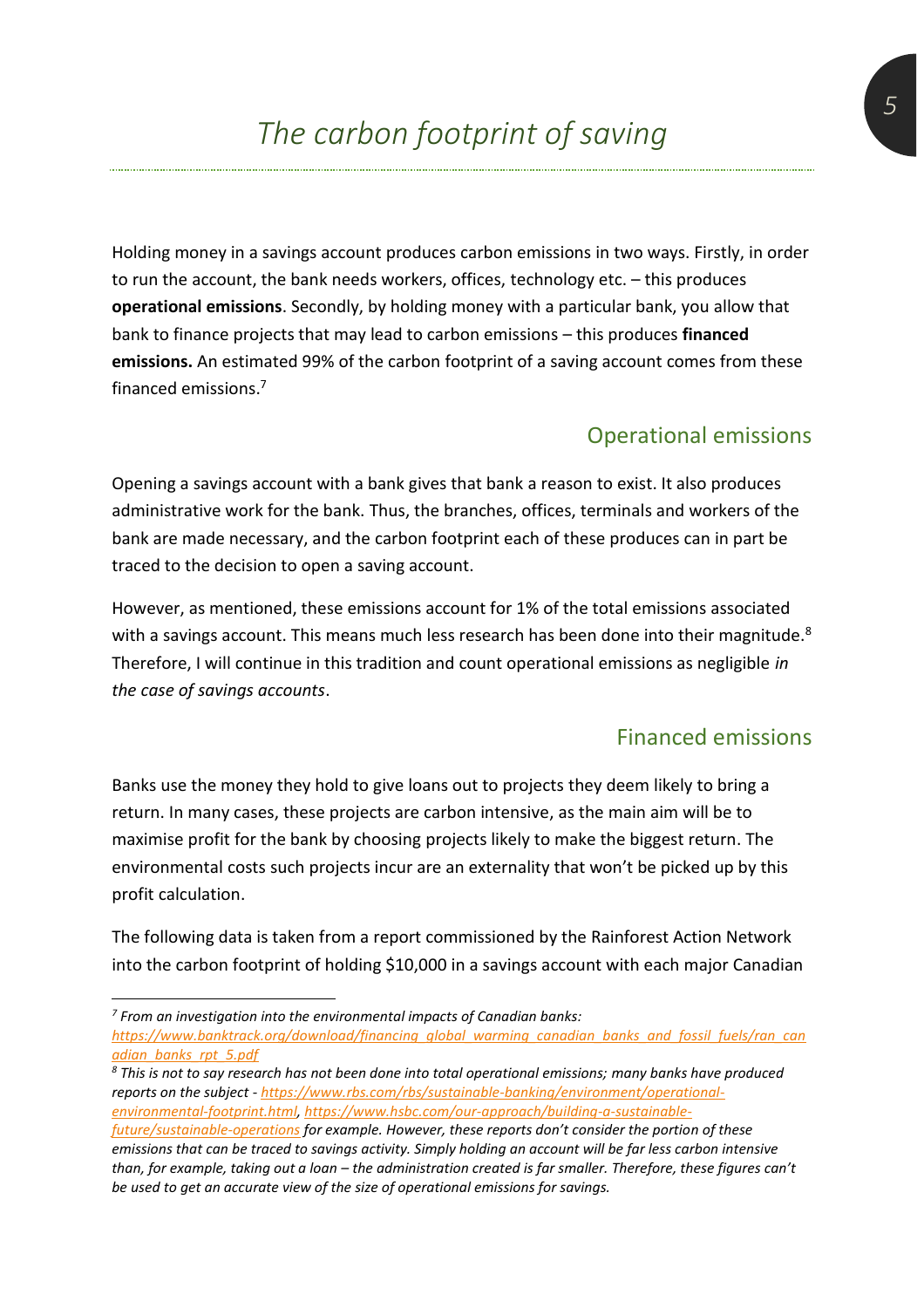bank.<sup>9</sup> As the Canadian economy is not dissimilar to the UK economy, this should give a useful idea of the situation in the UK as well.

| Size of bank in terms of assets | Carbon footprint of holding \$10,000 in a |
|---------------------------------|-------------------------------------------|
|                                 | savings account                           |
|                                 | 1120kg CO2e                               |
|                                 | 970kg CO2e                                |
| 3                               | 1430kg CO2e                               |
|                                 | 1070kg CO2e                               |
|                                 | 1160kg CO2e                               |
| Average for 5 largest banks     | 1150kg CO2e                               |

| Largest cooperative financial group | 40kg CO <sub>2</sub> e |
|-------------------------------------|------------------------|
| Largest credit union                | <1kg CO2e              |

**A co-operative financial group** is owned and operated by its members.<sup>10</sup> Thus, if there is support among the members for greener internal policies, the bank is very likely to implement such policies. As co-operatives are established on the principles of sustainable development and social justice, it follows that their financed emissions are lower; socially conscious considerations have always been built into their function.

**A credit union** is a type of financial cooperative, normally based in a community and based on the principle of serving people, not profit. Again, the lower associated carbon footprint reflects this differing goal.

It should also be noted that cooperatives as a whole tend to be smaller than banks. Thus, they are practically less able to finance larger carbon intensive projects.

At the time of publishing, \$10,000 (Canadian) would have been equivalent to about £5414.19<sup>11</sup> .

| CO2e of holding £1 in a major bank   | 212g CO <sub>2</sub> e  |
|--------------------------------------|-------------------------|
| CO2e of holding £1 in a cooperative  | 7.39g CO <sub>2</sub> e |
| financial group                      |                         |
| CO2e of holding £1 in a credit union | <b>Negligible</b>       |

*<sup>9</sup> The full report can be viewed here:* 

*[https://www.banktrack.org/download/financing\\_global\\_warming\\_canadian\\_banks\\_and\\_fossil\\_fuels/ran\\_can](https://www.banktrack.org/download/financing_global_warming_canadian_banks_and_fossil_fuels/ran_canadian_banks_rpt_5.pdf) [adian\\_banks\\_rpt\\_5.pdf](https://www.banktrack.org/download/financing_global_warming_canadian_banks_and_fossil_fuels/ran_canadian_banks_rpt_5.pdf)*

*<sup>10</sup> In practise, this often means members electing board members etc. As the future of those running the bank thus relies on the support of members, decisions are made with more thought given to members.* 

*<sup>11</sup> Using an average figure for converting between CAD and GBP in the month the report was published, conversion data fro[m https://www.poundsterlinglive.com/bank-of-england-spot/historical-spot-exchange](https://www.poundsterlinglive.com/bank-of-england-spot/historical-spot-exchange-rates/gbp/GBP-to-CAD-2008)[rates/gbp/GBP-to-CAD-2008](https://www.poundsterlinglive.com/bank-of-england-spot/historical-spot-exchange-rates/gbp/GBP-to-CAD-2008)*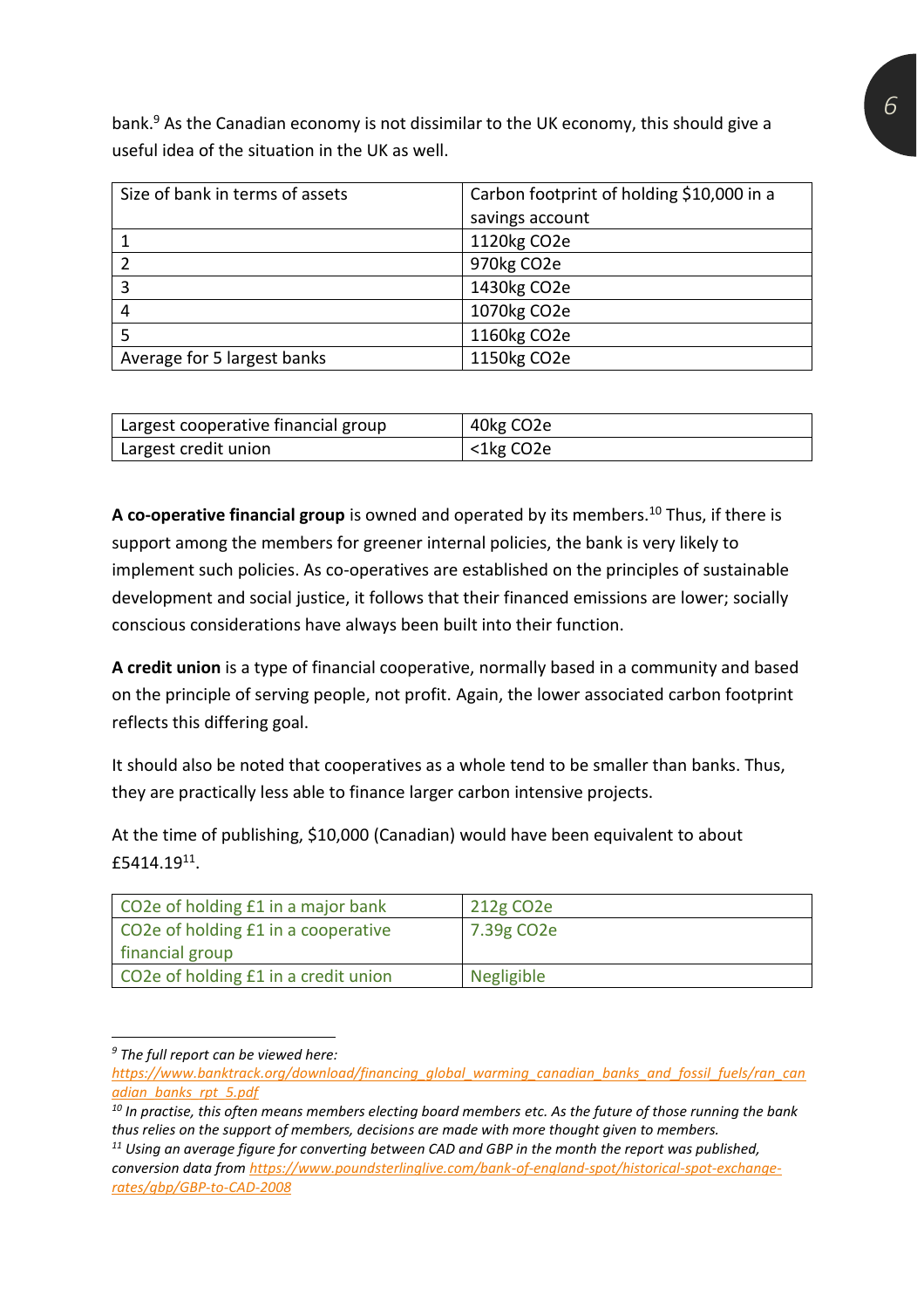#### **Conclusions**

- The decision of which bank to hold a savings account with makes a large difference to the carbon footprint incurred by holding money in that savings account.
- This is because carbon emissions and wider environmental damage are externalities. The costs incurred are not monetarily accounted for in the project's profit calculations, and so can be ignored. Picking a cooperative bank, credit union or a bank that adds extra environmental considerations when choosing projects effectively internalises the externality by introducing considerations beyond profit maximisation.
- Even within mainstream banks, there can be a lot of variation in terms of financed emissions. This suggests becoming more environmentally friendly does not have to come at the price of success – the second largest Canadian bank has a lower footprint from financed emissions than the three smaller mainstream banks considered.
- Cooperatives and credit unions, whose aim is not pure profit, and thus who consider the social impact of projects as well as their profit potential, have far smaller carbon footprints than mainstream banks.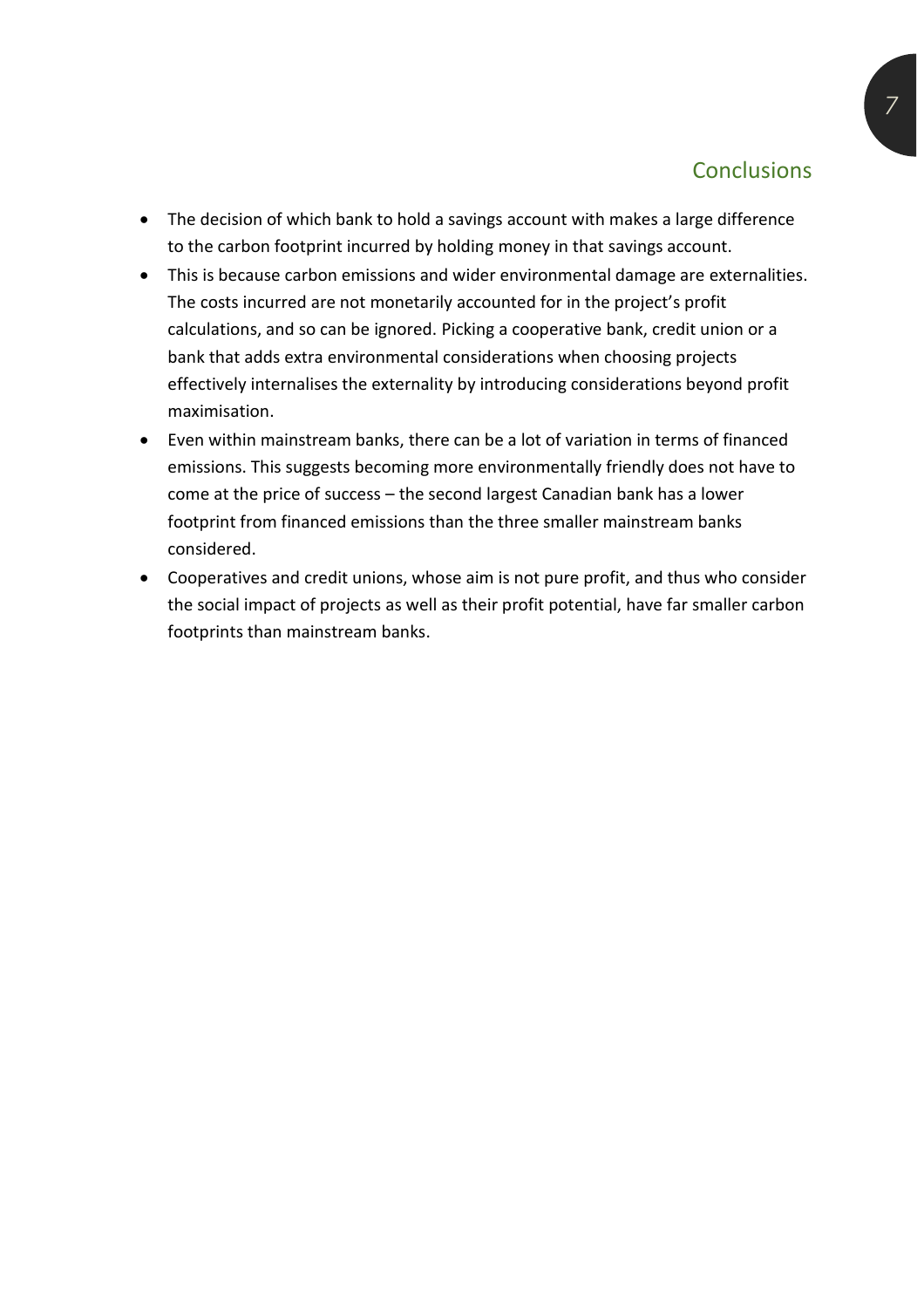Money can be invested into assets – **an asset** is something owned by an economic agent that has value and could be converted into money. Most people's major asset is their house, invested into via their mortgage.

**Investment portfolios** are financial assets. They consist of stocks and bonds held across different companies and projects that are expected to grow in value. A certain share of the profits earned by these companies and projects is given to those with a stake in the portfolio. Traditionally, the sole focus is profit, so as observed before, environmental impacts become an externality and thus investment portfolios often have a large carbon footprint.

#### The carbon footprint of mortgages

Taking out a mortgage allows the financial industry to survive and grow. Therefore, you are partially responsible for the carbon footprint of their offices and workers, and fully responsible for the carbon footprint from data entry, storage and processing, including any correspondence concerning the mortgage.

In his book 'How Bad are Bananas?', Mike Berners-Lee estimates the carbon footprint per £1 spent on UK financial services, considering a £100,000 mortgage at 5% as the main example of this, to be around 160g CO2e.<sup>12</sup>

There are some less carbon intensive options available for mortgages. Companies such as the Ecology Building Society specifically offer eco-friendly mortgages for new-build homes built to reduce their environmental impact, as well as offering mortgages for renovations and conversions to reduce carbon footprint.<sup>13</sup> However, this is a niche option, requiring a relatively high level of commitment from the individual taking out the mortgage.

#### The carbon footprint of investments

Traditional investment portfolios often include projects heavily linked to fossil fuels. A report commissioned by the German Federal Ministry for the Environment found that a

*<sup>12</sup> This figure was derived in 2010 – it will have changed due to inflation, and new processes with new environmental impacts. However, as Berners-Lee refers to it as a ballpark figure, it was unlikely to be 100% accurate even when the book was first published but continues to provide a respectable estimate. <sup>13</sup> More information can be found here:<https://www.ecology.co.uk/mortgages/>*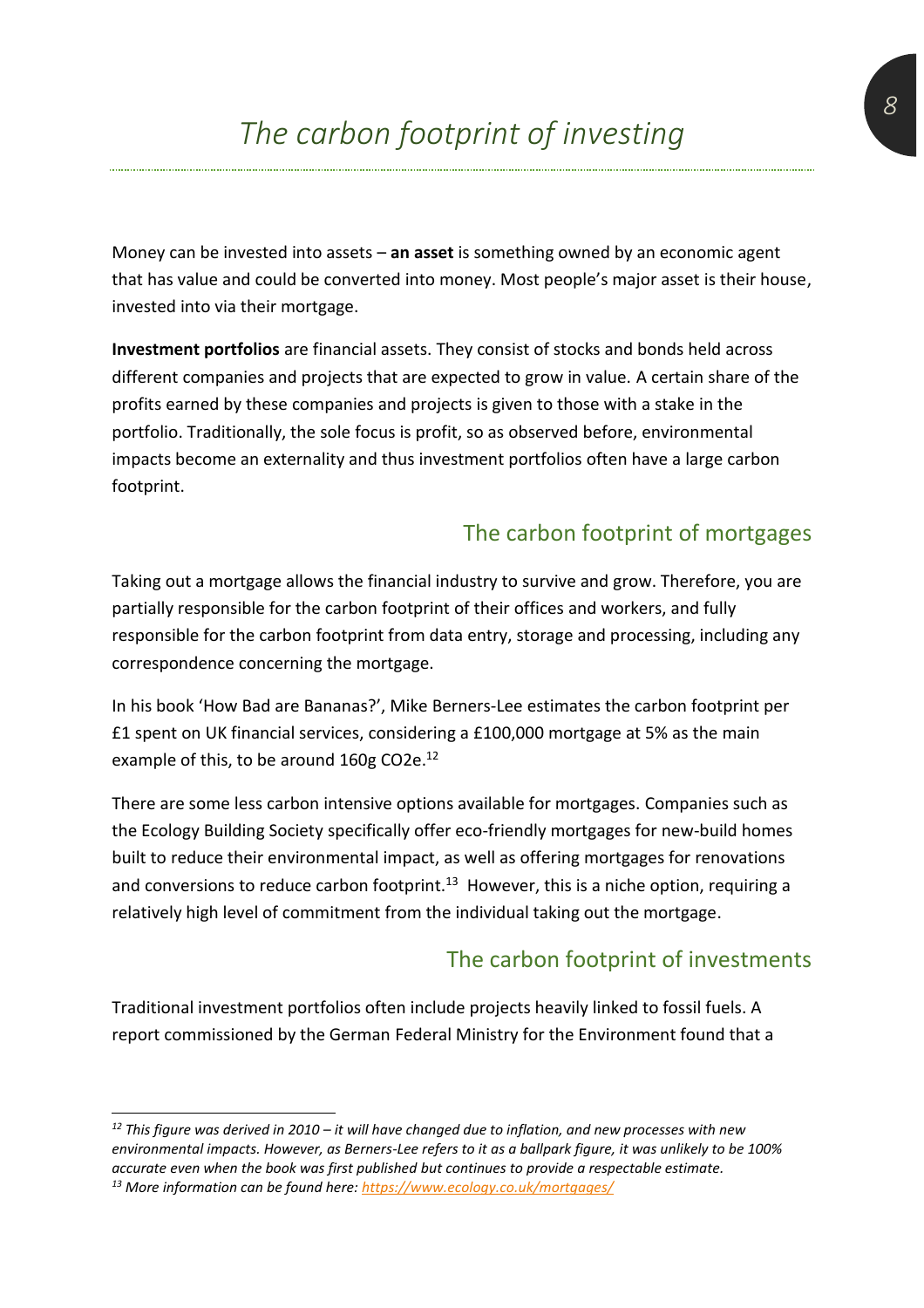€10,000 investment in a conventional portfolio, with no environmental consideration applied, would co-finance five tons of greenhouse gas emissions.<sup>14 15</sup>

The exact carbon footprint of investing in a portfolio will depend on the specific contents of that portfolio. A report by BNP Paribas Asset Management, an asset manager that aims to invest responsibly, into their portfolio options revealed carbon footprints from 396.75kg CO2e per  $\epsilon$ 100 invested to 0.13kg CO2e per  $\epsilon$ 100 invested.<sup>16</sup> Such reports are often not available for (presumably) higher carbon investment funds offered by mainstream companies – if any environmental information is available, it is often very vague and not particularly reliable.

In order to facilitate a rough comparison between options, I will take the German government figure to be the carbon footprint of the average traditional fund, and an average of the BNP Paribas figures to be the carbon footprint of an average ethical fund.

The average conversion rate between the euro and the pound at the time of writing is  $0.87<sup>17</sup>$ 

| Emissions from investing £8700 in a<br>traditional portfolio        | 5000kg                 |
|---------------------------------------------------------------------|------------------------|
| Emissions from investing £1 in a traditional<br>portfolio (Adelphi) | $>0.575$ <sub>kg</sub> |
| CO2e from investing £87 in a median<br>ethical portfolio (Paribas)  | 12.6kg                 |
| CO2e from investing £1 in a median ethical<br>portfolio             | $0.142$ <sub>kg</sub>  |
| CO2e from investing £1 in the lowest<br>carbon ethical portfolio    | 1.49 <sub>g</sub>      |

#### Investing in carbon offset projects

**Carbon offsetting schemes** aim to compensate for some of one's carbon emissions by reducing carbon emissions in other areas. The schemes fund projects with a negative carbon footprint, that remove existing emissions or reduce future emissions.

I will not be counting this as an investment, as the principal aim of carbon offsetting is not to get a monetary return, whilst the aim of ethical investment more generally is still to make

*<sup>14</sup> This is not in CO2e, however figures for traditional funds are hard to find, and the figure itself is well researched - <https://www.adelphi.de/en/project/carbon-footprint-capital-investments>*

*<sup>15</sup> Co-financing refers to the fact that many people need to have a stake in that investment portfolio for the project to actually go ahead*

*<sup>16</sup> This is based on direct and indirect emissions from companies - [https://www.bnpparibas-](https://www.bnpparibas-am.lu/intermediary-fund-selector/the-asset-manager-for-a-changing-world/carbon-footprint/)*

*[am.lu/intermediary-fund-selector/the-asset-manager-for-a-changing-world/carbon-footprint/](https://www.bnpparibas-am.lu/intermediary-fund-selector/the-asset-manager-for-a-changing-world/carbon-footprint/)*

*<sup>17</sup>Using data from <https://www.xe.com/currencyconverter/convert/?Amount=1&From=EUR&To=GBP>*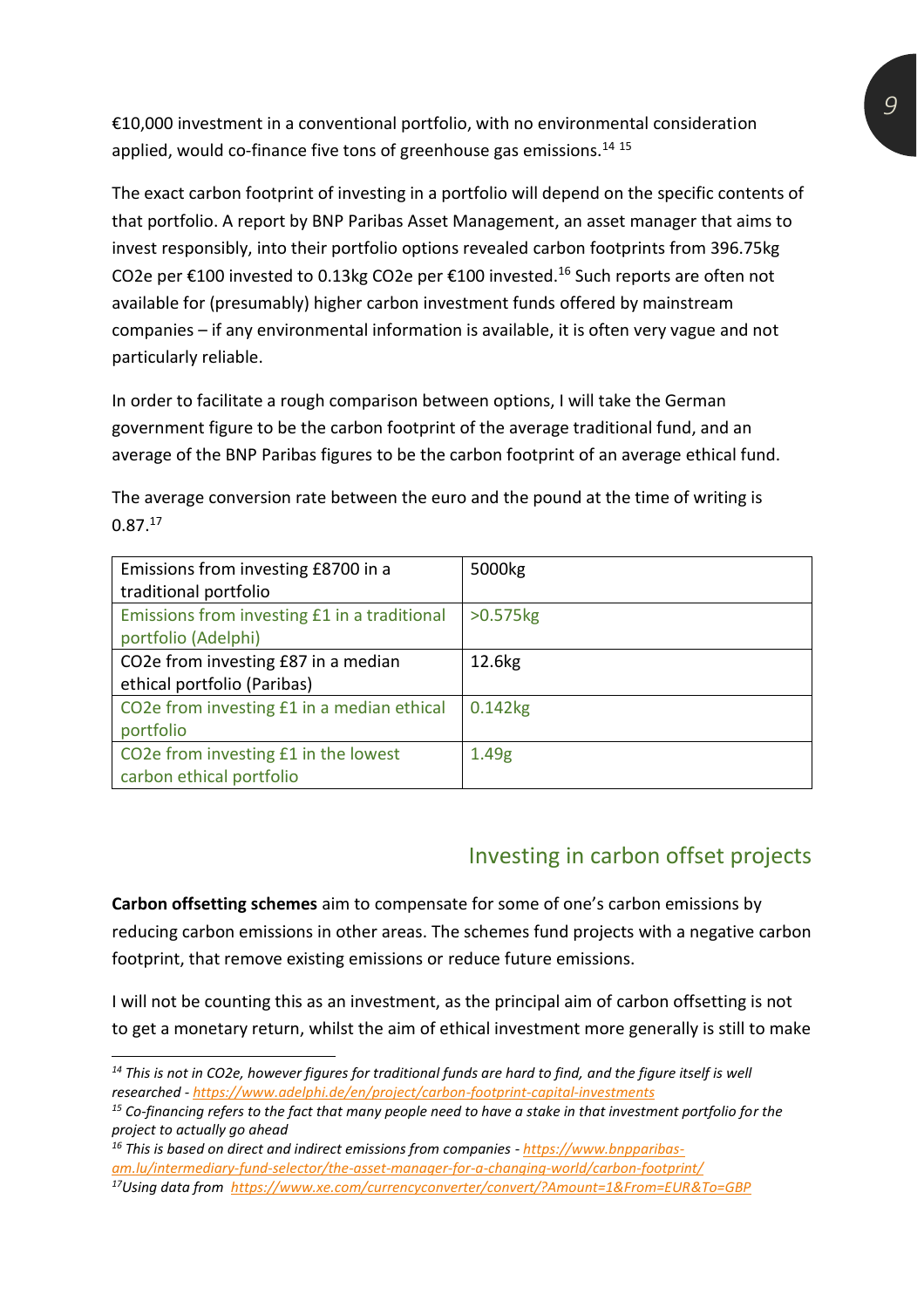a profit, just under the socially conscious conditions applied. Therefore, I will consider carbon offsetting to be a purchase, with the good purchased being the reduction in carbon.

As mentioned in the spending section of the report, good examples of carbon offsetting projects can lead to £1 reducing CO2e emissions by 330kg.

| Putting £1 towards             | Will (on average) result in a carbon footprint of |
|--------------------------------|---------------------------------------------------|
| A good carbon offset scheme    | -330kg CO2e                                       |
| A credit union savings account | Negligible                                        |
| The lowest carbon ethical      | 1.49g CO2e                                        |
| investment portfolios          |                                                   |
| Any card purchase              | 3.8g CO2e                                         |
| Any cash purchase              | 4.36g CO2e                                        |
| A cooperative savings account  | 7.39g CO <sub>2</sub> e                           |
| A median ethical investment    | 142g CO2e                                         |
| portfolio                      |                                                   |
| A traditional mortgage         | 160g CO <sub>2</sub> e                            |
| A mainstream savings account   | 212g CO2e                                         |
| A traditional investment       | >575g emissions                                   |
| portfolio                      |                                                   |

## Comparing the carbon footprint of monetary decisions

This research has uncovered two main points:

1.) The decision of what to spend money on is not the sole determinant of the carbon footprint that money will incur; saved or invested money is not carbon neutral.

In some cases, the carbon released will be negligible, however when larger sums of money are involved, the resultant carbon footprints can swell to be rather large. This should be considered when financial decisions are being made.

#### 2.) Choosing ethical financial products can hugely reduce the carbon footprint of financial activity

Empirical data has shown that the decision to save or invest ethically can reduce your carbon footprint by huge magnitudes. Therefore, taking environmental concerns into account when making financial decisions can be a great step towards reducing your environmental impact.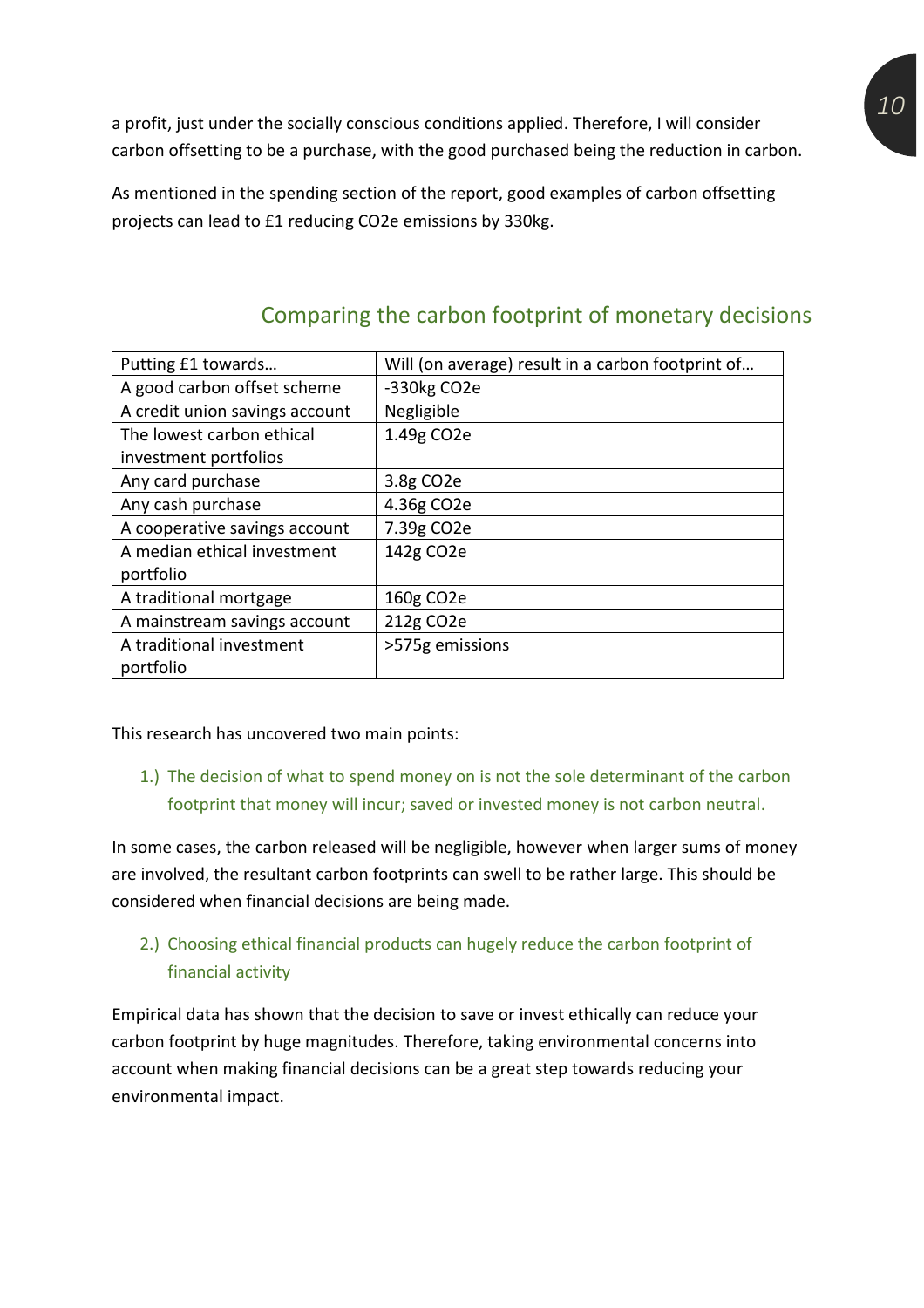The next section of this report will focus on how exactly ethical versions of saving and investing work, and whether we can evaluate the true environmental impact of these funds accurately.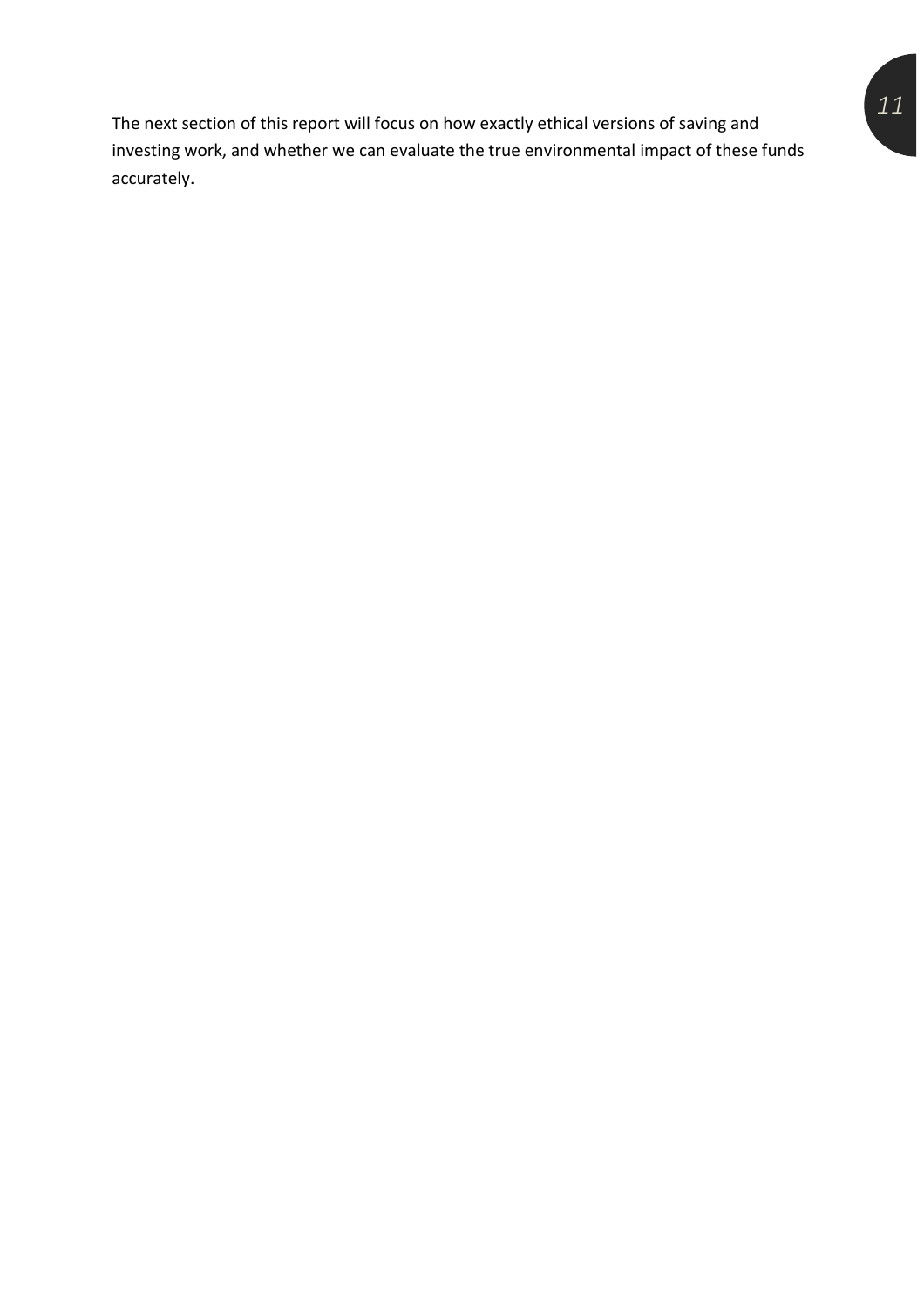## *ESG criteria and environmental standards in finance*

Choosing a financial product with an ethical screening process, rather than a financial product based solely around profit, can significantly reduce your carbon footprint. However, the degree of reduction will depend on the rigour of the applied screening process. This section will focus on the common screening processes, and independent evaluators of products applying these screening processes.

#### ESG Criteria

Ethical financial products often employ a screening process for potential investments based around a set of **environmental, social and governance criteria (ESG criteria).** The three aspects cover the main considerations of a socially conscious operation. $^{18}$ 

**Environmental** – the environmental costs incurred by a company, and how well these are managed; how responsibly the company acts as a steward of nature

**Social** – how well the company manages its internal relationships, and relationships with any communities it interacts with

**Governance** – how fairly the company is governed; usually focused around executive pay, shareholders' rights, audits, corruption, board composition, whistle blowers etc.

ESG criteria are not solely environmentally focused, instead being used to push for ethical behaviour on all fronts. This is useful in several ways. The environmental and social aspects overlap heavily – managing environmental risks requires managing relationships with those affected by the environmental risks. Requiring a company to be socially responsible ensures this is not glossed over. Furthermore, both the social and governance aspects ensure environmental progress is made without exploitation in other areas developing as a side effect.

However, it can complicate matters when trying to evaluate companies specifically on their environmental performance. Nevertheless, it is extremely unlikely to see a solely

*<sup>18</sup> The following explanations of the main focus of each aspect comes from the UK Government's guidance on what qualifies as ESG criteria:* 

*[https://assets.publishing.service.gov.uk/government/uploads/system/uploads/attachment\\_data/file/835214/](https://assets.publishing.service.gov.uk/government/uploads/system/uploads/attachment_data/file/835214/Sep_2019_bulletin.pdf) [Sep\\_2019\\_bulletin.pdf](https://assets.publishing.service.gov.uk/government/uploads/system/uploads/attachment_data/file/835214/Sep_2019_bulletin.pdf)*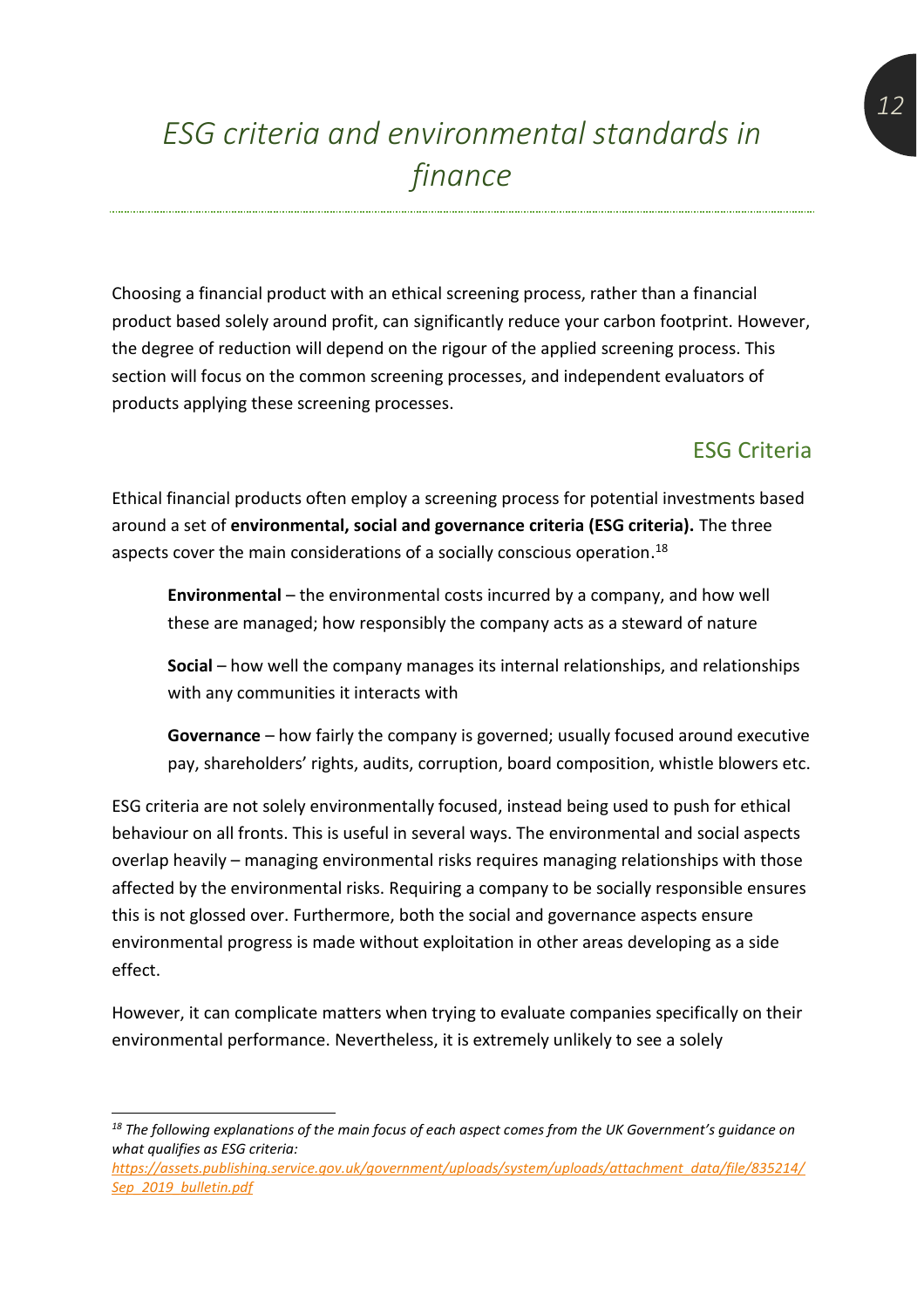environmentally focused screening process applied. The best option for finding a green financial product is to find a company employing strong ESG criteria.

#### Negative and positive criteria

There are normally two stages to an ESG screening process. In order to illustrate these stages, I will refer to the screening process used by the Rathbone Ethical Bond Fund (REBF), as it provides a particularly clear example. 19

The first stage employed is a screening against a set of **negative criteria**.

If a company meets any of these negative criteria, it will be ruled out as a potential investment. Each criterion acts as a red line – they will not be tolerated by investors.

In the REBF screening process, material involvement in mineral extraction, fossil fuel exploration or production, and unsustainable sourcing of raw materials are negative criteria. Convictions for serious or persistent pollution offences is also a negative criterion.

Essentially, companies causing active harm to the environment are excluded.

As illustrated in the REBF policy, negative criteria often specify a maximum amount of involvement in barred activities or industries – for REBF, this is not specified exactly, but in the Royal London Ethical Bond Fund for example, companies must not draw any more than 10% of their revenue from barred activities or industries.<sup>20</sup> Stronger screening processes will have lower thresholds, and will also likely have stricter, more defined thresholds. Higher or vaguer thresholds open the possibility for some environmentally damaging practises to be allowed through the screening process.

The second stage employed is a screening against a set of **positive criteria.** 

A company must meet a certain number of positive criteria in order to be considered as a potential investment. Each criterion is a deliberate action on the part of the company that will benefit the environment.

In the REBF screening process, a published clearly defined policy for managing environmental impacts is a positive criterion; this involves monitoring and reporting on progress in areas such as waste, resource consumption, air and water pollution, and recycling.

*<sup>19</sup> The full screening process can be found here[: https://www.rathbonefunds.com/sites/default/rutm](https://www.rathbonefunds.com/sites/default/rutm-files/literature-files/6391_rathbone_ethical_bond_fund_criteria_final.pdf)[files/literature-files/6391\\_rathbone\\_ethical\\_bond\\_fund\\_criteria\\_final.pdf](https://www.rathbonefunds.com/sites/default/rutm-files/literature-files/6391_rathbone_ethical_bond_fund_criteria_final.pdf) 20The full policy can be found here: [http://www.rlam.co.uk/Home/Institutional-Investor/our-capabilities/Fixed-](http://www.rlam.co.uk/Home/Institutional-Investor/our-capabilities/Fixed-Income/OEICs/Ethical-Bond-Fund/)[Income/OEICs/Ethical-Bond-Fund/](http://www.rlam.co.uk/Home/Institutional-Investor/our-capabilities/Fixed-Income/OEICs/Ethical-Bond-Fund/)*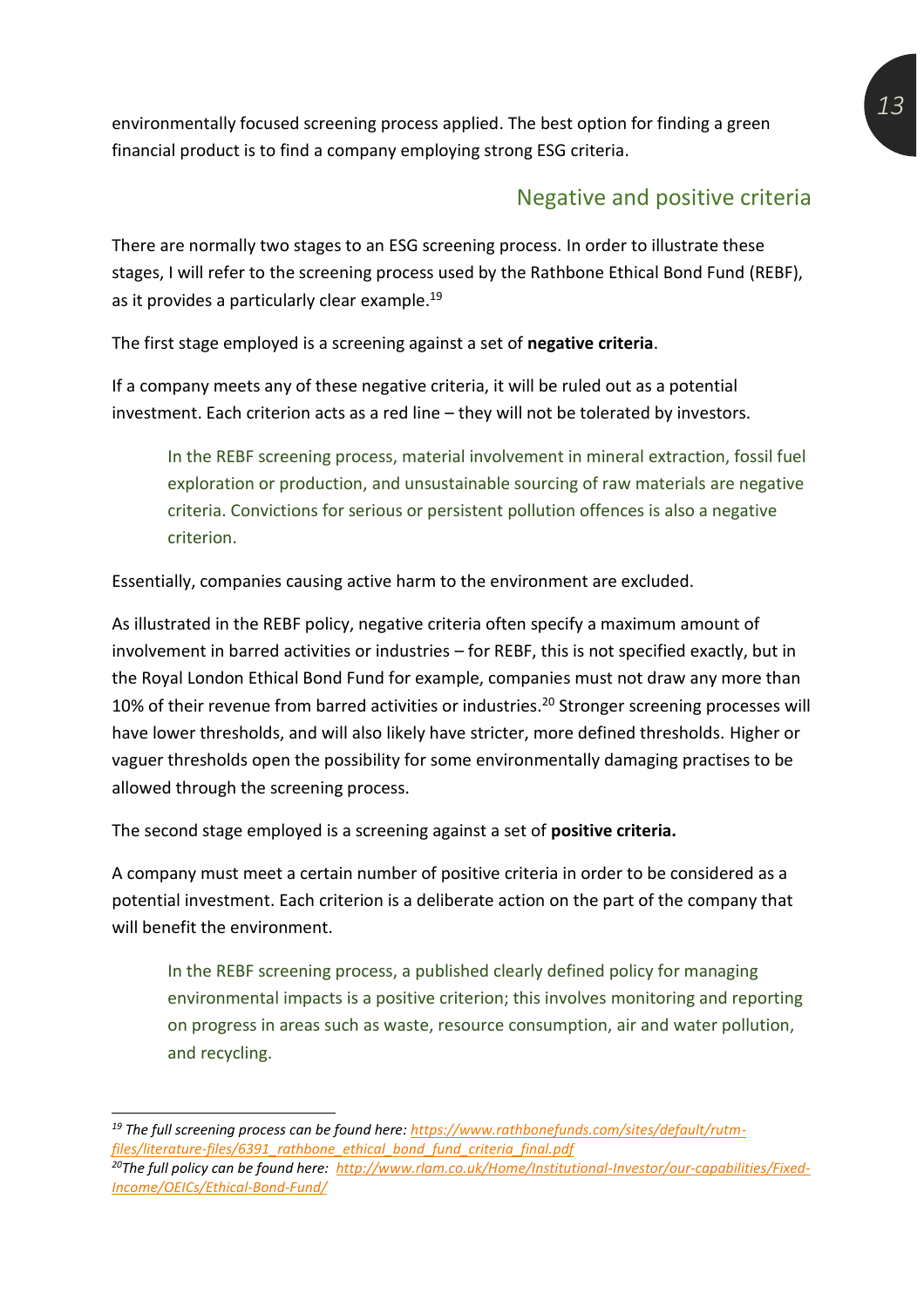Thus, companies cannot get through the process without taking active steps towards becoming an environmentally friendly operation.

## Are ESG criteria profitable?

In a survey from early 2020, Triodos found that three in ten people would avoid investing in ethical funds because they believed the returns would be lower than those from a traditional fund.<sup>21</sup>

Whilst ethical investments can cost some returns, not all of the data supports this conclusion. The FTSE4Good US Index returned 155% from 2013 to 2018, whilst the S&P 500 (the best representation of the US stock market as a whole) returned 129% over the same period.<sup>22</sup> This is not to say ethical investment is bound to be more profitable. The FTSE4Good UK Index returned 134% from 2008-2018, compared to returns of 136% from the FTSE All Share Index.<sup>23</sup> Furthermore, once the data is disaggregated to look at the performance of individual funds, ethical funds are rarely the very best performing funds – in the last ten years, Standard Life Investments UK Ethical fund is the only ethical fund to make it in the top 20 best performing funds in the UK, and was not among the highest performers on this list.<sup>24</sup> One potential explanation for this is that the governance criteria applied will weed out companies that take a lot of risks; investments in such companies are likely to be volatile, potentially bringing huge returns but also risking huge losses.

Therefore, whilst ethical investing may not bring the biggest possible returns, it will tend to be a more stable option, and thanks to the sustainability criteria applied, will also allow for longer term investing.<sup>25</sup>

#### How useful are ESG criteria?

ESG criteria can be very useful to the consumer, as well as acting to stimulate wider change:

• **ESG criteria introduce standards beyond profitability** – environmental costs are no longer an externality, they are factored into the decision to invest; this brings companies closer to environmental full cost accounting, wherein all costs, direct and indirect, are considered in the profit calculation<sup>26</sup>

*<sup>22</sup> [https://www.thisismoney.co.uk/money/investing/article-6227207/Does-ethical-investing-really-make](https://www.thisismoney.co.uk/money/investing/article-6227207/Does-ethical-investing-really-make-money.html)[money.html](https://www.thisismoney.co.uk/money/investing/article-6227207/Does-ethical-investing-really-make-money.html)*

*<sup>21</sup> [https://www.triodos.co.uk/articles/2019/its-not-for-serious-investors-seven-myths-of-ethical-investing](https://www.triodos.co.uk/articles/2019/its-not-for-serious-investors-seven-myths-of-ethical-investing-busted)[busted](https://www.triodos.co.uk/articles/2019/its-not-for-serious-investors-seven-myths-of-ethical-investing-busted)*

*<sup>23</sup> Ibid*

*<sup>24</sup> Ibid*

*<sup>25</sup> Further analysis on the pros and cons of ethical investment can be found here: <https://www.unbiased.co.uk/life/managing-your-money/ethical-investing>*

*<sup>26</sup> A more detailed explanation of environmental full cost accounting can be found here: <http://www.fao.org/nr/sustainability/full-cost-accounting/en/>*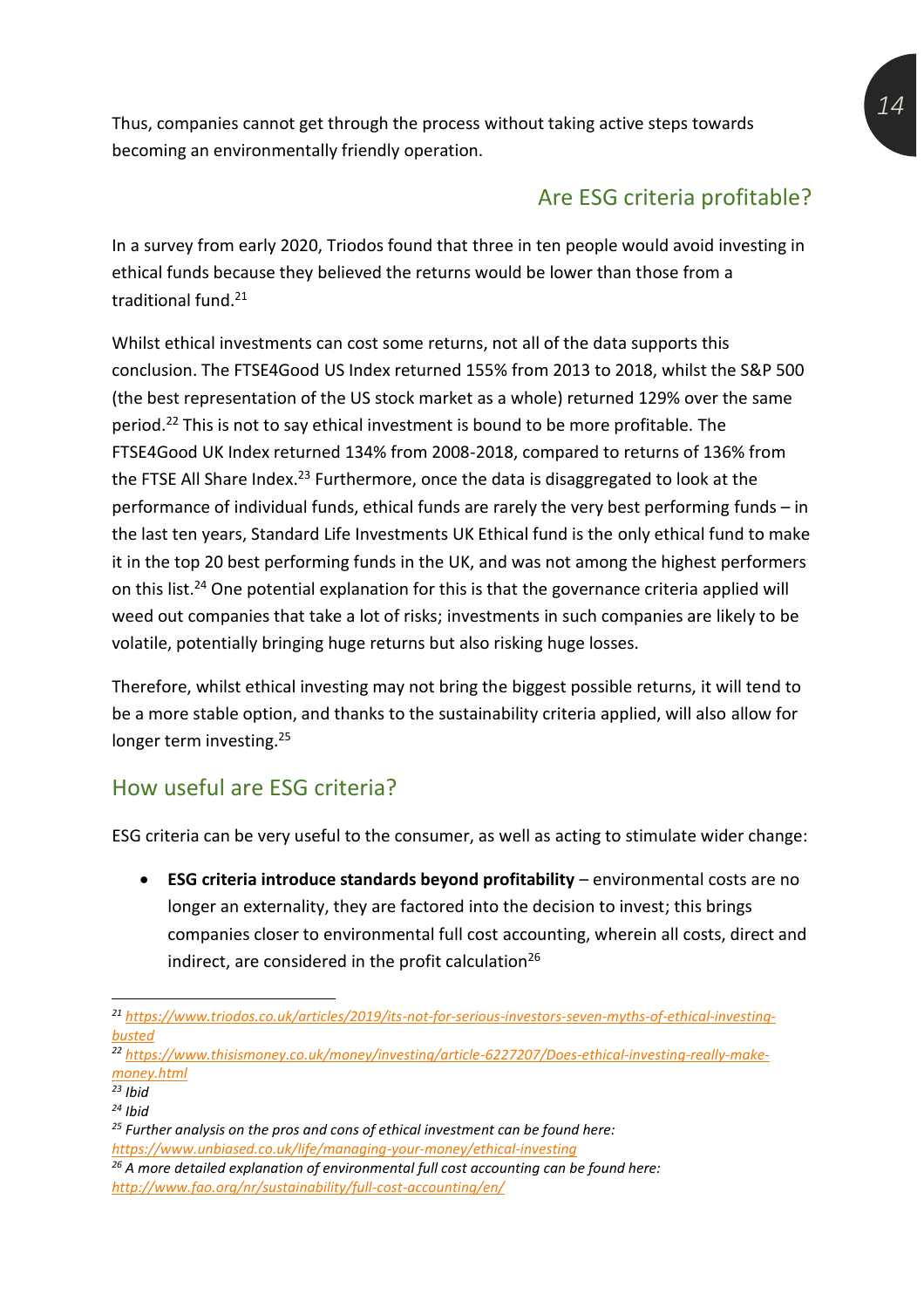- **ESG criteria are clearly defined, and evidence based** companies must demonstrate they do not meet negative criteria and do meet positive criteria. They cannot hide behind vague statements about taking action.
- **Negative ESG criteria identify environmental red flags** strong negative criteria will pick out bad actors, and expose the actions requiring their exclusion
- **Positive ESG criteria prevent stagnation** companies must work towards being better, they can't just ignore their environmental impact
- **Failed audits can act to shame companies** they provide material proof of a company's environmental flaws. Furthermore, their exclusion from an ethically focused scheme could damage their reputation and thus provoke change.
- **ESG criteria are widely recognised and used**  this encourages further companies to take them up, and makes it harder for very weak ESG criteria to remain in place due to pressure from competitors employing stronger screening processes

However, ESG criteria are also far from perfect:

- **ESG criteria can be weak**  companies involved in activities causing active harm to the environment can be allowed through the screening process on technicalities; four out of ten of Aberdeen Responsible UK Equity Fund's top holdings were fossil fuel companies, making up 16% of the fund's total holdings before a report into ethical funds exposed these holdings<sup>27</sup>
- **ESG criteria can be used to greenwash<sup>28</sup>** weak ESG criteria as above aren't immediately identifiable, so companies can gain the positive PR from appearing to act to protect the environment without actually taking action
- Some companies employ only negative criteria this allows companies to stagnate instead of working towards environmental neutrality
- **ESG criteria are not standardised –** this means results are hard to compare between companies, and can act as a deterrent to consumers and companies taking them seriously as a measure<sup>29</sup>

Therefore, while a company employing ESG criteria to screen investments is a good sign, it can't be taken as proof they are an environmentally friendly operation.

*<sup>29</sup> Empirical proof of this challenge can be found here: [https://www.bloomberg.com/news/articles/2019-12-](https://www.bloomberg.com/news/articles/2019-12-11/conflicting-esg-ratings-are-confusing-sustainable-investors) [11/conflicting-esg-ratings-are-confusing-sustainable-investors](https://www.bloomberg.com/news/articles/2019-12-11/conflicting-esg-ratings-are-confusing-sustainable-investors) - it is less of an issue for environmental* 

*measures, but still contributes towards the instability of ESG criteria* 

*<sup>27</sup> <https://www.theguardian.com/money/2014/oct/18/ethical-funds-coal-oil-gas-barchester-green>*

*<sup>28</sup> A history of the practise of greenwashing, and its evolution over time, can be found here:* 

*[https://www.theguardian.com/sustainable-business/2016/aug/20/greenwashing-environmentalism-lies](https://www.theguardian.com/sustainable-business/2016/aug/20/greenwashing-environmentalism-lies-companies)[companies](https://www.theguardian.com/sustainable-business/2016/aug/20/greenwashing-environmentalism-lies-companies)*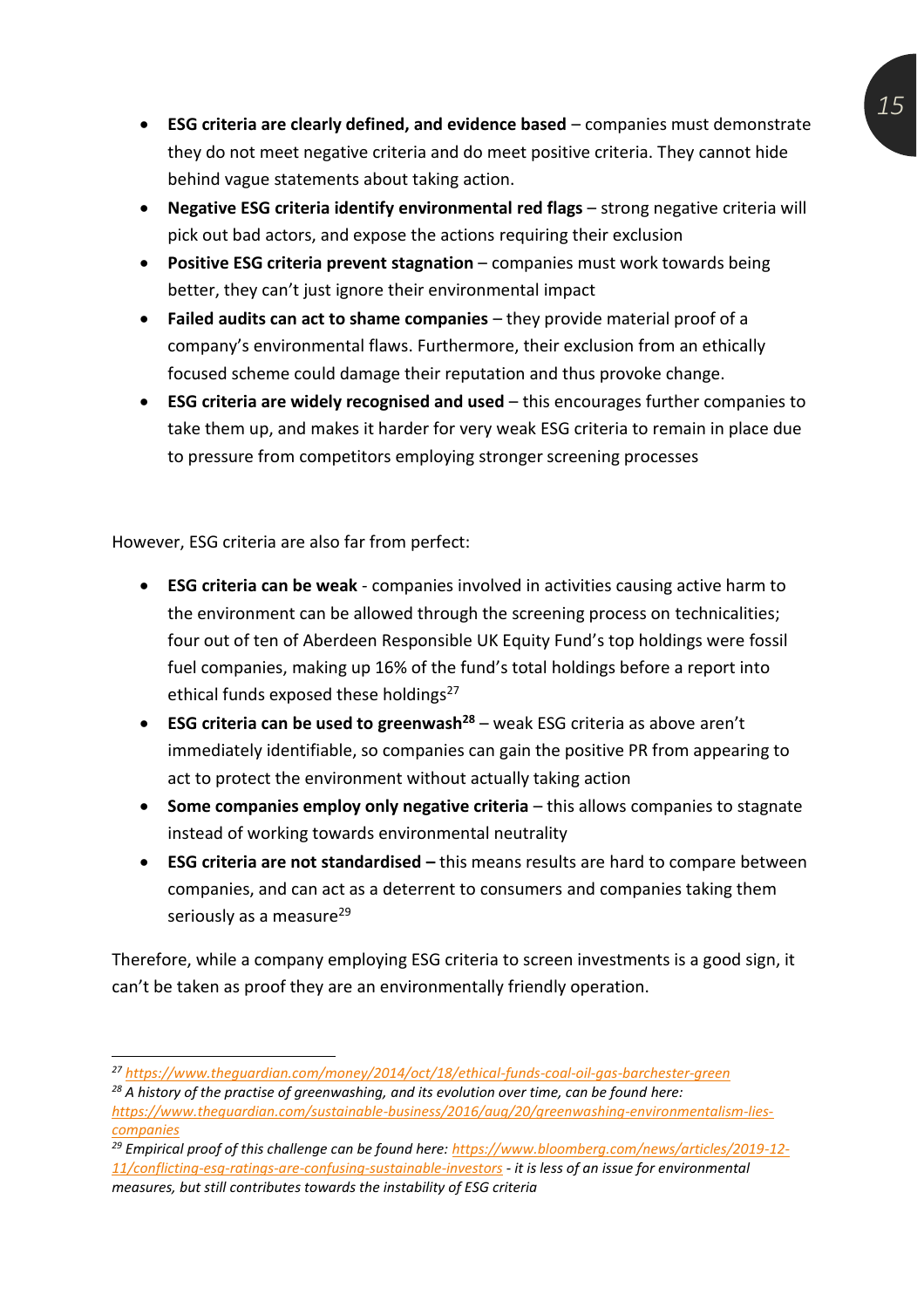As mentioned, there is no standard set of ESG criteria that is used by all or most companies. However, there are some ranking systems that can be used to compare between ethical funds.

The most prominent standard in the UK is the Ethical Accreditation scheme run by the Ethical Company Organisation. They rank companies operating in each economic sector against their Ethical Company Index. The top 33% are eligible for **Ethical Accreditation**. In order to receive this accreditation, the company must then go through a more in-depth audit by the Ethical Company Organisation. 30

As audits are performed by an independent company, potential issues are less likely to be brushed over. However, the scheme is not too widely known, and participation is voluntary. Thus, it is more useful to prove the ethical standards of individual companies rather than as a comparison between all potential options.



Another useful standard is **B Corp certification**. A B Corporation should focus on creating a sustainable and inclusive economy, rather than just chasing profit. In order to become certified, companies must achieve a certain score on the B Impact Assessment, an audit into their impact on workers, communities, customers and the environment. If they score sufficiently well, their assessment must be publicly released, and the company's governing documents must be amended to mandate their board of directors to balance profit and ethics. Reviews are randomly conducted on already certified corporations to make sure this is upheld.<sup>31</sup>

As a global standard, B Corp certification is more well-known

and more developed than the Ethical Accreditation Scheme. However, it is also voluntary, and not particularly useful for comparisons. However, if a company achieves accreditation, the legal mandate to consider environmental impact and the spot checks after accreditation make B Corp Accreditation a very useful way to determine if a company's ethical claims are legitimate.

*<sup>30</sup> More information on the process can be found here:<https://ethical-company-organisation.org/accreditation>*

*<sup>31</sup> More information on the process can be found here:<https://bcorporation.uk/certification>*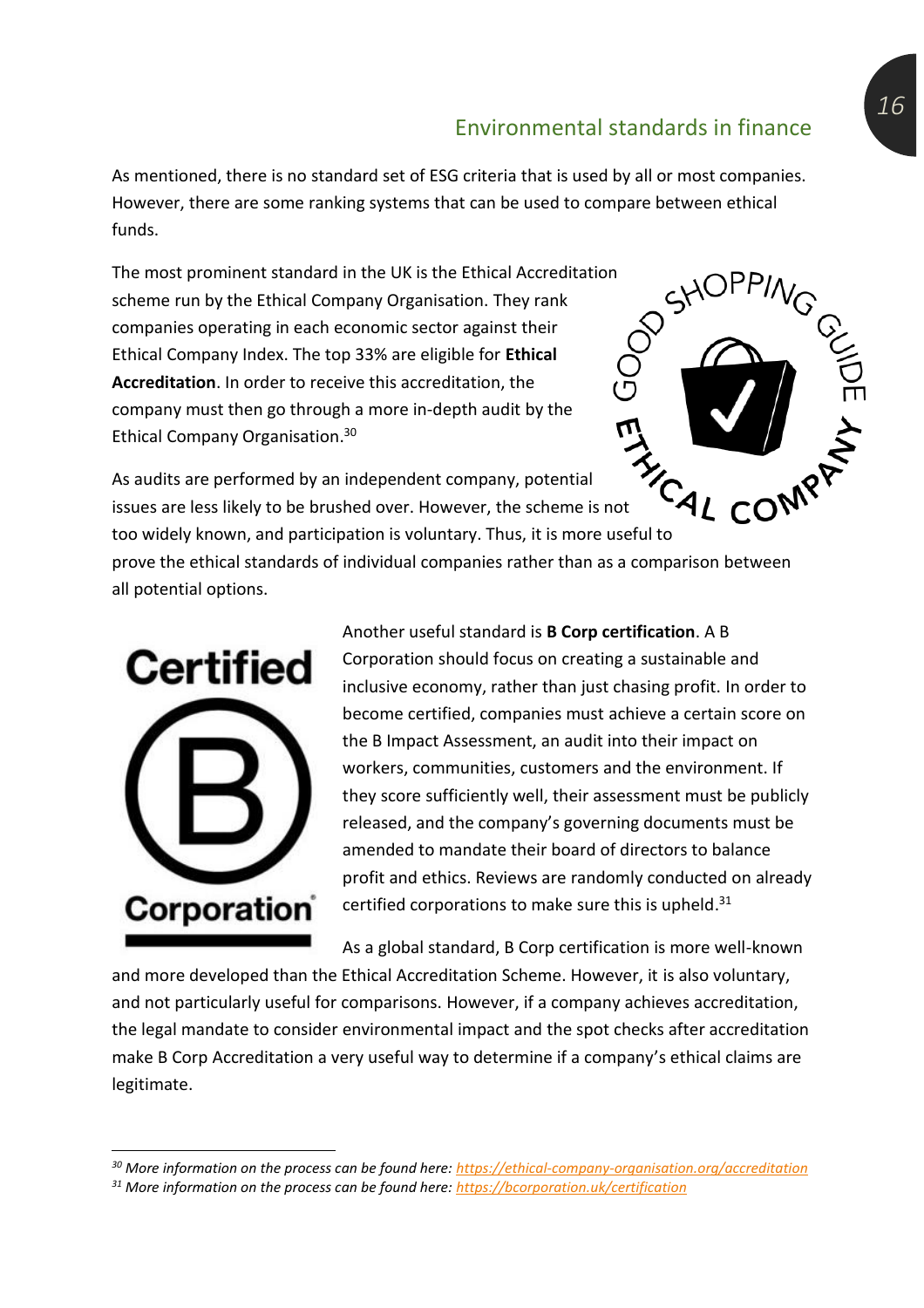It is important to research the legitimacy of an ethical standard before using it to make a decision. The **Equator Principles** claim to be a risk management framework for investors that accounts for environmental



costs.<sup>32</sup> However, there are significant loopholes and blind spots in the principles that allowed thirteen banks who had signed the principles to finance the Dakota access pipeline.<sup>33</sup> The principles have since been updated, however concerns remain on their rigidity.

There may be hope for standardised ESG standards in the future; the EU has been working towards developing a system of evaluation for existing standards, in the hope of encouraging companies to adopt less individualised policies.<sup>34</sup> Part of this involves introducing regular reporting of the ethical criteria being employed. Similar standards have been rejected by the US Congress, however. 35

For now, there is no definitive ranking of ethical screening processes which can be used to compare products. The next section of this report will therefore focus on ways the consumer can gather information on the environmental impacts of their financial choices.

## Conclusions

- Companies adopting ESG criteria to screen their investments are more likely to account for the environmental costs of financing a project, and thus choosing their financial product is likely to result in a lower carbon footprint
- However, ESG criteria are far from perfect. Many include loopholes and blind spots that mean environmentally harmful projects can still be financed.
- There is no definitive standard for ESG criteria, though there are some good voluntary schemes that require a more robust commitment to environmental protection in order to gain accreditation – companies holding accreditation are likely to be among those with the smallest carbon footprint.
- ESG screening is growing in prominence, and there are some attempts in motion to make ESG criteria more transparent and standardised, most notably within the EU.

*<sup>32</sup> The current iteration can be found here[: https://equator-principles.com](https://equator-principles.com/)*

*<sup>33</sup> For information on the funding of the pipeline[: http://www.ethicalcorp.com/why-banks-need-plug-gaps](http://www.ethicalcorp.com/why-banks-need-plug-gaps-equator-principles-prevent-community-conflict)[equator-principles-prevent-community-conflict](http://www.ethicalcorp.com/why-banks-need-plug-gaps-equator-principles-prevent-community-conflict) and for information on the environmental damage of the pipeline:<https://theintercept.com/2018/01/09/dakota-access-pipeline-leak-energy-transfer-partners/>*

*<sup>34</sup> Current progress on this can be found here: [https://ec.europa.eu/info/business-economy-euro/banking-and](https://ec.europa.eu/info/business-economy-euro/banking-and-finance/sustainable-finance_en)[finance/sustainable-finance\\_en](https://ec.europa.eu/info/business-economy-euro/banking-and-finance/sustainable-finance_en)*

*<sup>35</sup> <https://www.ft.com/content/0dd92570-a47b-11e9-974c-ad1c6ab5efd1>*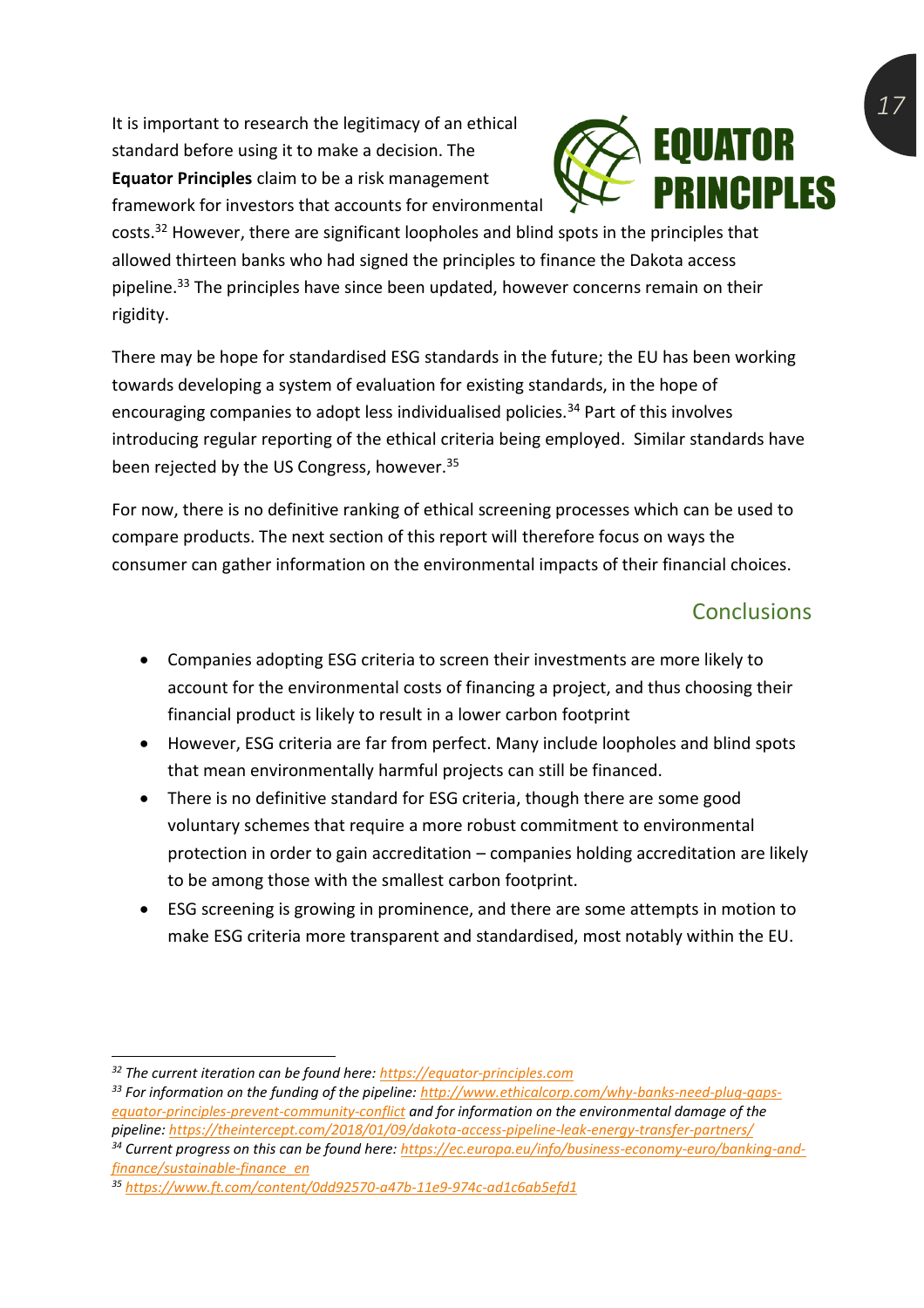It can be difficult to determine the exact carbon footprint of different financial products, as clear information is often not readily available. However, there are resources designed to help with this decision, and there are common signs as to which companies are the most trustworthy in terms of environmental stewardship.

#### Ethical saving

An environmentally friendly savings account will be held with a bank that does not finance carbon-intensive projects – banks do not usually offer 'traditional' and 'ethical' saving options. ethic

**Ethical Consumer** is a consumer activist organisation that produces annual rankings of the

most ethical savings accounts available. Companies are ranked either 0, 0.5 or 1 on a series of negative criteria in the areas of the environment, animals, people and politics, alongside positive criteria in company ethos and product sustainability.<sup>36</sup>

This is a very useful tool. It introduces some nuance, as companies don't have to be ranked as entirely succeeding or entirely failing on dealing with an issue. The breakdown of rankings in different areas is released by Ethical Consumer, so consumers can choose to focus on certain criteria they especially care about if they want. It is also conducted regularly, so up to date information is available and a company's history can also be checked.



Triodos @Bank a bank for good

As a result of their evaluations, Ethical Consumer recommended three banks: **Ecology Building Society, Triodos Bank** and **Charity Bank**. None of these banks were marked down for any negative criteria, and each scored at least half marks for the positive criteria of company ethos and an ethical lending policy. **The Co-operative Bank** is the only other bank considered to have an ethical lending policy.<sup>37</sup>

*<sup>36</sup> More information can be found here: [https://www.ethicalconsumer.org/money-finance/shopping](https://www.ethicalconsumer.org/money-finance/shopping-guide/savings-accounts)[guide/savings-accounts](https://www.ethicalconsumer.org/money-finance/shopping-guide/savings-accounts)*

*<sup>37</sup> A shortcut to the full rankings, also available through the above website, can be found here: <https://charitybank.org/news/charity-bank-ranked-top-ethical-savings-account-in-uk>*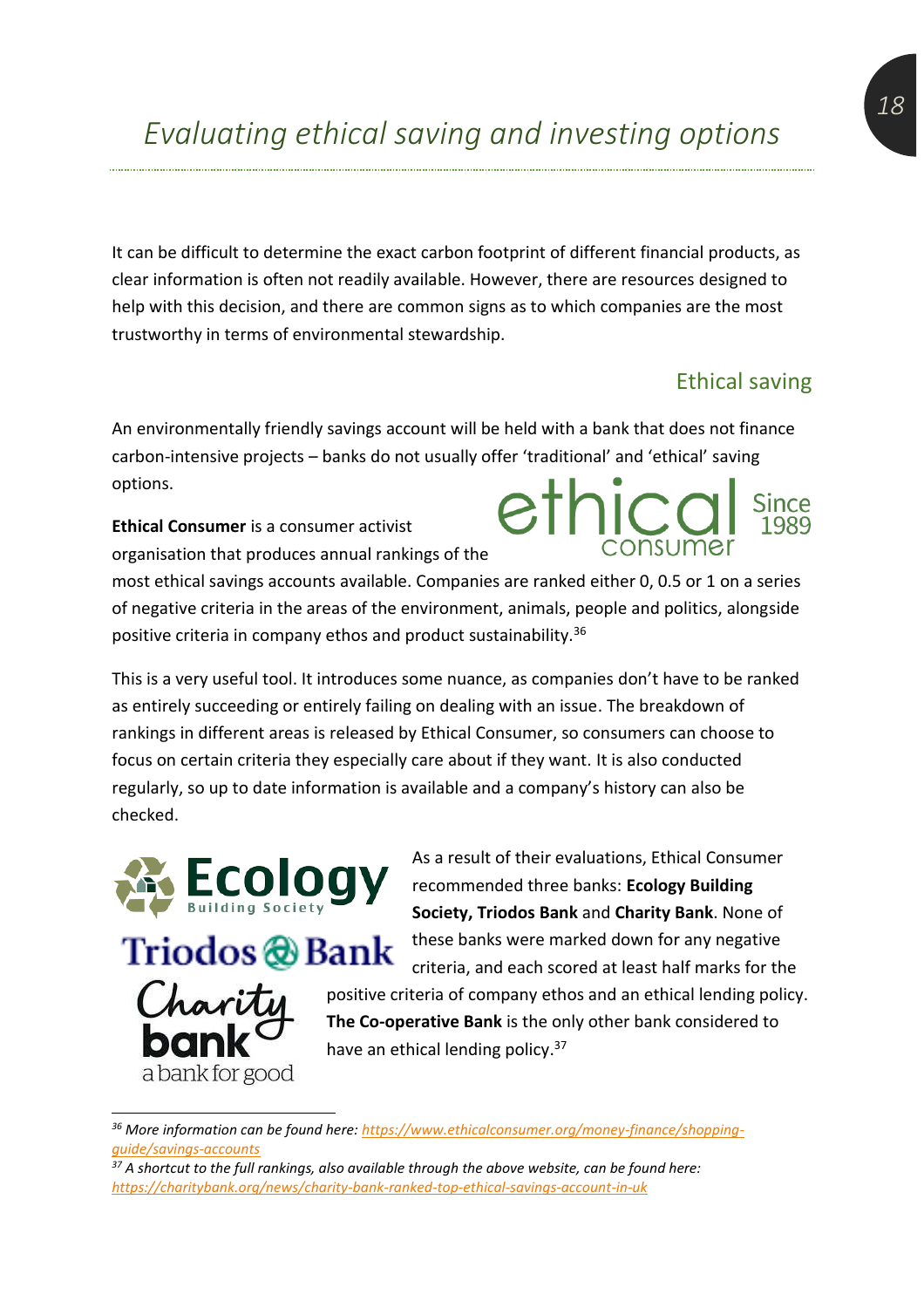These results, when viewed as part of the entire ranking list, point to several key trends that can act as a rule of thumb when choosing financial products:

| <b>USING THE TABLES</b>                                                                                                                                                                           |                       |                                |                |                    | <b>Environment</b>              |          |                       | <b>Animals</b>  |                      |              |                        | <b>People</b>           |                        |                        |                            |                     | <b>Politics</b>    |                     |               | $+ve$                         | <b>USING THE TABLES</b>                                                                                                                        |
|---------------------------------------------------------------------------------------------------------------------------------------------------------------------------------------------------|-----------------------|--------------------------------|----------------|--------------------|---------------------------------|----------|-----------------------|-----------------|----------------------|--------------|------------------------|-------------------------|------------------------|------------------------|----------------------------|---------------------|--------------------|---------------------|---------------|-------------------------------|------------------------------------------------------------------------------------------------------------------------------------------------|
| Ethiscore: the higher<br>the score, the better the<br>company across the criticism<br>categories.<br>= bottom rating.<br>۰<br>$=$ middle rating.<br>۰<br>$empty = top rating$<br>(no criticisms). | Ethiscore (out of 20) | <b>Environmental Reporting</b> | Climate Change | Pollution & Toxics | <b>Habitats &amp; Resources</b> | Palm Oil | <b>Animal Testing</b> | Factory Farming | <b>Animal Rights</b> | Human Rights | <b>Norkers' Rights</b> | Supply Chain Management | rresponsible Marketing | Arms & Military Supply | Controversial Technologies | <b>Boycott Call</b> | Political Activity | Anti-Social Finance | Company Ethos | <b>Product Sustainability</b> | Positive ratings (+ve):<br>. Company Ethos:<br>= full mark,<br>= half mark.<br>· Product Sustainability:<br>Maximum of five positive<br>marks. |
| <b>BRAND</b>                                                                                                                                                                                      |                       |                                |                |                    |                                 |          |                       |                 |                      |              |                        |                         |                        |                        |                            |                     |                    |                     |               |                               | <b>COMPANY GROUP</b>                                                                                                                           |
| Charity Bank [E+]                                                                                                                                                                                 | 16                    |                                |                |                    |                                 |          |                       |                 |                      |              |                        |                         |                        |                        |                            |                     |                    |                     |               | 1                             | Charity Bank Ltd                                                                                                                               |
| Ecology BS savings only [E]                                                                                                                                                                       | 15.5                  |                                |                |                    |                                 |          |                       |                 |                      |              |                        |                         |                        |                        |                            |                     |                    |                     | 责             | 0.5                           | <b>Ecology Building Society</b>                                                                                                                |
| Triodos Bank [E+]                                                                                                                                                                                 | 15.5                  |                                |                |                    |                                 |          |                       |                 |                      |              |                        |                         |                        |                        |                            |                     |                    |                     | s             | 1                             | SAAT                                                                                                                                           |
| Leeds Building Society                                                                                                                                                                            | 14                    | o                              |                |                    |                                 |          |                       |                 |                      |              |                        |                         |                        |                        |                            |                     |                    |                     | 責             |                               | <b>Leeds Building Society</b>                                                                                                                  |
| Coventry Building Society                                                                                                                                                                         | 13.5                  | $\bullet$                      |                |                    |                                 |          |                       |                 |                      |              |                        |                         |                        |                        |                            |                     |                    |                     | w             |                               | <b>Coventry Building Society</b>                                                                                                               |
| <b>Cumberland Building Society</b>                                                                                                                                                                | 13.5                  | ۰                              |                |                    |                                 |          |                       |                 |                      |              |                        |                         |                        |                        |                            |                     |                    |                     | V.            |                               | <b>Cumberland Building Society</b>                                                                                                             |
| Nationwide Building Society                                                                                                                                                                       | 13.5                  | o                              |                |                    |                                 |          |                       |                 |                      |              |                        |                         |                        |                        |                            |                     |                    | o                   | n.            |                               | Nationwide Building Society                                                                                                                    |
| Newcastle Building Society                                                                                                                                                                        | 13.5                  | ۰                              |                |                    |                                 |          |                       |                 |                      |              |                        |                         |                        |                        |                            |                     |                    |                     | 俭             |                               | Newcastle Building Society                                                                                                                     |
| Principality Building Society                                                                                                                                                                     | 13.5                  | ۰                              |                |                    |                                 |          |                       |                 |                      |              |                        |                         |                        |                        |                            |                     |                    |                     | 궠             |                               | Principality Building Society                                                                                                                  |
| Skipton Building Society                                                                                                                                                                          | 13.5                  | ۰                              |                |                    |                                 |          |                       |                 |                      |              |                        |                         |                        |                        |                            |                     |                    |                     | ú             |                               | <b>Skipton Building Society</b>                                                                                                                |
| West Bromwich Building Soc                                                                                                                                                                        | 13.5                  | ۰                              |                |                    |                                 |          |                       |                 |                      |              |                        |                         |                        |                        |                            |                     |                    |                     | s             |                               | West Bromwich Building Soc                                                                                                                     |
| Chelsea Building Society                                                                                                                                                                          | 12.5                  | ۰                              |                |                    |                                 |          |                       |                 |                      |              |                        |                         | ō                      |                        |                            |                     |                    | $\circ$             | 耸             |                               | Yorkshire Building Society                                                                                                                     |
| Clydesdale/Yorkshire Bank                                                                                                                                                                         | 12.5                  | ö                              |                |                    |                                 |          |                       |                 |                      |              |                        |                         |                        |                        |                            |                     |                    |                     |               |                               | CYBG plc                                                                                                                                       |
| Metro Bank                                                                                                                                                                                        | 12.5                  | ۰                              |                |                    |                                 |          |                       |                 |                      |              |                        |                         |                        |                        |                            |                     |                    | ö                   |               |                               | Metro Bank Plc                                                                                                                                 |
| Norwich & Peterborough BS                                                                                                                                                                         | 12.5                  | $\bullet$                      |                |                    |                                 |          |                       |                 |                      |              |                        |                         | O                      |                        |                            |                     |                    | $\circ$             |               |                               | <b>Yorkshire Building Society</b>                                                                                                              |
| Yorkshire Building Society                                                                                                                                                                        | 12.5                  | ۰                              |                |                    |                                 |          |                       |                 |                      |              |                        |                         | ö                      |                        |                            |                     |                    | ö                   |               |                               | <b>Yorkshire Building Society</b>                                                                                                              |
| Co-operative Bank/Smile [E]                                                                                                                                                                       | 12                    |                                |                |                    |                                 |          |                       |                 |                      |              |                        |                         |                        |                        |                            |                     |                    | o                   |               | 0.5                           | Co-operative Bank Plc                                                                                                                          |
| Al Rayan Bank                                                                                                                                                                                     | 11.5                  | ۰                              | O              |                    |                                 |          |                       | ö)              | ö                    |              |                        |                         |                        |                        |                            |                     |                    |                     |               |                               | Masraf Al Rayan Q.S.C.                                                                                                                         |
| Kent Reliance                                                                                                                                                                                     | 11.5                  |                                |                |                    |                                 |          |                       |                 |                      |              |                        |                         |                        |                        |                            |                     |                    |                     |               |                               | OneSavings Bank/OSB                                                                                                                            |
| <b>ICICI Bank savings only</b>                                                                                                                                                                    | 6.5                   |                                |                |                    |                                 |          |                       |                 |                      |              |                        |                         |                        |                        |                            |                     |                    | $\circ$             |               |                               | <b>ICICI Bank</b>                                                                                                                              |
| Virgin Money                                                                                                                                                                                      | 6.5                   | ō                              |                |                    |                                 |          |                       |                 |                      |              |                        |                         |                        |                        |                            |                     |                    |                     |               |                               | Virgin Group Holdings                                                                                                                          |
| Handelsbanken                                                                                                                                                                                     | 5.5                   | ۰                              |                |                    | o                               |          | O                     | o               | ō                    |              | o                      |                         | O                      | O                      | o                          |                     | ö                  |                     |               |                               | Svenska Handelsbanken AB                                                                                                                       |
| <b>Bank of Scotland</b>                                                                                                                                                                           | 5                     | o                              |                |                    | n                               |          |                       |                 |                      |              |                        |                         |                        |                        |                            |                     |                    |                     |               |                               | Lloyds Banking Group Plc                                                                                                                       |
| <b>Birmingham Midshires</b>                                                                                                                                                                       | 5                     | o                              |                | ٥                  | o                               | ۰        | O                     |                 |                      |              | ö                      |                         | ö                      |                        |                            |                     |                    |                     |               |                               | Lloyds Banking Group Plc                                                                                                                       |
| Halifax                                                                                                                                                                                           | 5                     | O.                             |                | $\circ$            | D.                              | $\circ$  | Đ                     |                 | ō                    |              | o                      |                         | o                      |                        |                            |                     |                    |                     |               |                               | Lloyds Banking Group Plc                                                                                                                       |
| Lloyds, Scottish Widows                                                                                                                                                                           | 5                     | a                              |                |                    | o                               | $\circ$  | ю                     |                 | Ō                    |              | o                      |                         | ۰                      |                        |                            |                     |                    |                     |               |                               | Lloyds Banking Group Plc                                                                                                                       |
| Santander                                                                                                                                                                                         | 5                     |                                |                |                    |                                 |          |                       |                 |                      |              |                        |                         |                        |                        |                            |                     |                    |                     |               |                               | <b>Banco Santander SA</b>                                                                                                                      |
|                                                                                                                                                                                                   | 5                     |                                |                |                    |                                 |          |                       |                 |                      |              |                        |                         |                        |                        |                            |                     |                    |                     |               |                               |                                                                                                                                                |
| Zurich Cash ISAs only                                                                                                                                                                             |                       |                                |                |                    |                                 |          |                       |                 |                      |              | o                      |                         | $\circ$                |                        |                            |                     |                    |                     |               |                               | Zurich Insurance Group                                                                                                                         |
| Bank of Ireland savings only                                                                                                                                                                      | 4.5                   |                                |                |                    |                                 |          |                       |                 |                      |              | Ð                      |                         |                        |                        |                            |                     |                    |                     |               |                               | <b>Bank of Ireland</b>                                                                                                                         |
| Danske Bank                                                                                                                                                                                       | 4.5                   | o                              |                | o                  | O                               | a        |                       |                 | o                    | o            | ٥                      |                         | ö                      |                        |                            |                     |                    |                     |               |                               | Danske Bank A/S/Møller Fdtn                                                                                                                    |
| <b>TSB</b>                                                                                                                                                                                        |                       |                                |                |                    |                                 |          |                       |                 |                      |              |                        |                         |                        |                        |                            |                     |                    |                     |               |                               | Banco de Sabadell SA                                                                                                                           |
| Citibank savings only                                                                                                                                                                             | 3.5                   |                                |                | o                  | $\circ$                         | $\circ$  | $\circ$               | o               | o                    |              |                        |                         |                        |                        | Θ                          |                     |                    |                     |               |                               | Citigroup Inc.                                                                                                                                 |
| <b>Barclays</b>                                                                                                                                                                                   | 3                     |                                |                |                    |                                 |          | O.                    | <b>G</b>        |                      |              |                        |                         |                        |                        |                            |                     |                    |                     |               |                               | <b>Barclays Plc</b>                                                                                                                            |
| <b>HSBC, First Direct</b>                                                                                                                                                                         | 3                     | o                              |                |                    | $\circ$                         | o        | $\circ$               | o               |                      |              | $\circ$                |                         | O                      |                        |                            |                     |                    |                     |               |                               | <b>HSBC Holdings Plc</b>                                                                                                                       |
| Post Office                                                                                                                                                                                       | 2.5                   |                                |                |                    |                                 |          |                       |                 |                      |              |                        |                         |                        |                        |                            |                     |                    |                     |               |                               | Bank of Ireland/UK Govt                                                                                                                        |
| Sainsbury's Bank                                                                                                                                                                                  | 2.5                   |                                |                |                    |                                 |          |                       |                 |                      |              |                        |                         |                        |                        |                            |                     | o                  | ö                   |               |                               | J Sainsbury plc                                                                                                                                |
| Coutts/Ulster Bank                                                                                                                                                                                | 2                     |                                |                |                    |                                 |          |                       |                 |                      |              |                        |                         |                        |                        |                            |                     |                    |                     |               |                               | <b>RBS/UK Government</b>                                                                                                                       |
| NatWest                                                                                                                                                                                           | 2                     |                                |                |                    |                                 |          |                       |                 |                      |              |                        |                         |                        |                        |                            |                     |                    |                     |               |                               | <b>RBS/UK Government</b>                                                                                                                       |
| <b>RBS</b>                                                                                                                                                                                        | $\bf{2}$              |                                |                |                    |                                 |          | o                     |                 |                      |              |                        |                         |                        |                        |                            |                     |                    |                     |               |                               | <b>RBS/UK Government</b>                                                                                                                       |
| M&S Money                                                                                                                                                                                         | 1.5                   |                                |                |                    |                                 |          |                       |                 |                      |              |                        |                         |                        |                        |                            |                     |                    |                     |               |                               | HSBC Holdings/M&S Group                                                                                                                        |
| Tesco                                                                                                                                                                                             | 0.5                   |                                |                |                    |                                 |          |                       |                 |                      |              |                        |                         |                        |                        |                            |                     |                    |                     |               |                               | Tesco Plc                                                                                                                                      |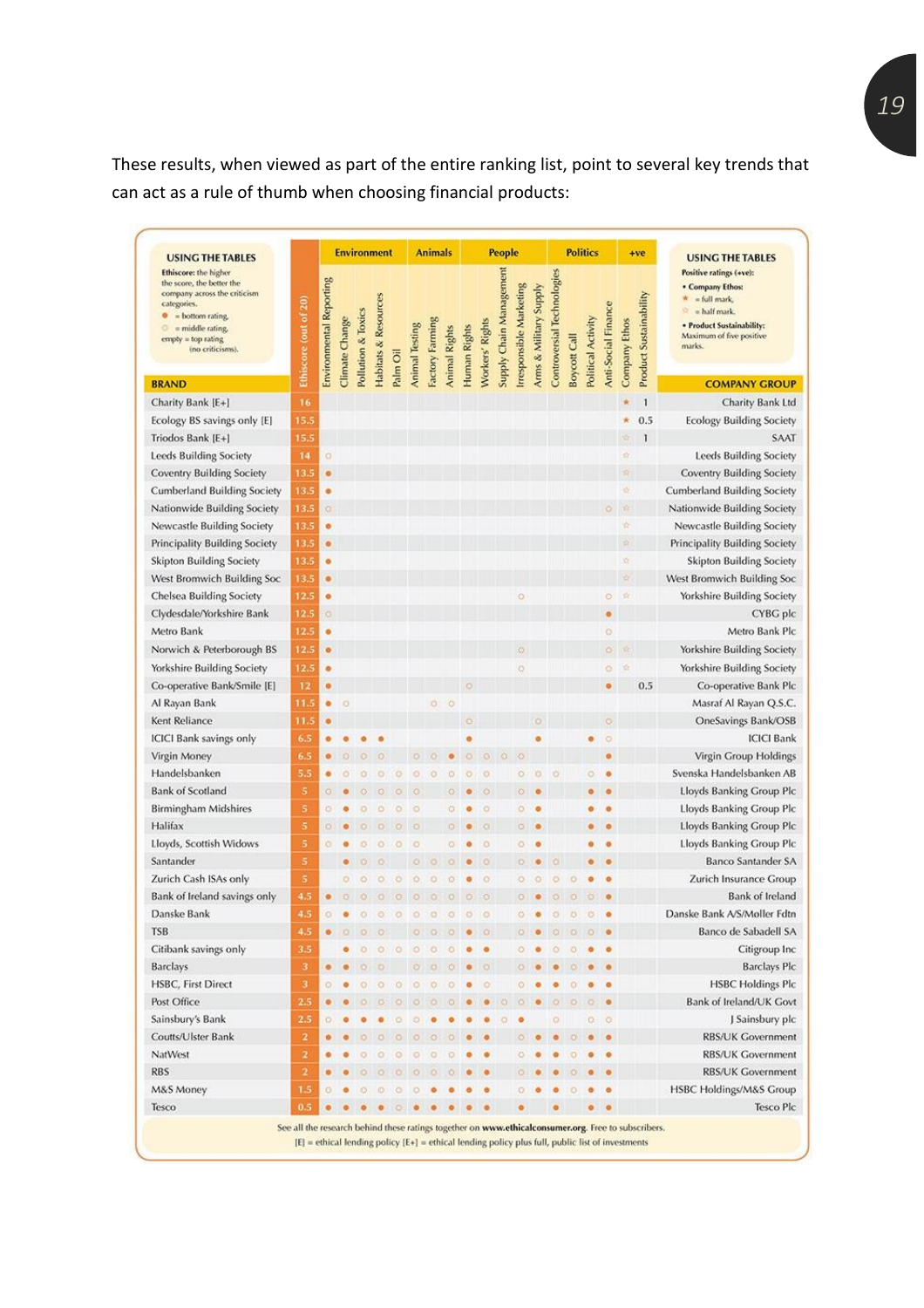- The most environmentally friendly option is to bank with an institution established in order to provide an ethical banking option – Charity Bank, the Ecology Building Society and Triodos are not mainstream banks adapting to become more ethical, they were set up as alternatives to mainstream banks. In fact, company ethos is a reliable indicator for the most environmentally friendly options.
- Building societies tend to be more environmentally friendly than traditional banks. This may be because 75% of a building society's assets must be held in residential property mortgages.<sup>38</sup> This offers far less capital to invest in potentially high carbon projects. Furthermore, the management structure of a building society is more community focused, and thus more likely to result in ethical decision making.

These rankings are not definitive, and the ranking process will not be perfect. The ranking system will obscure some key details and doesn't help particularly with differentiating between the lower rated banks.<sup>39</sup> However, the system is open, with the option to disaggregate data to look specifically at environmental rankings, and all analysis is conducted by an established, independent organisation to a depth beyond what the average consumer would be capable of. Therefore, the Ethical Consumer ranking list is the best option for a consumer wanting to choose a less carbon intensive savings account.

#### Ethical investing

There is not a similar evaluation of ethical investing schemes available, most likely due to the far greater volume of investment funds available and the fact that far fewer people hold money in investments than hold savings accounts.

There are some rankings available, but these tend to be either one-off articles (this ranking in the tradition of Barchester Green's now disbanded annual rankings [https://www.castlefield.com/news-media/blog/ethical-and-environmental-funds-heroes](https://www.castlefield.com/news-media/blog/ethical-and-environmental-funds-heroes-and-villains/)[and-villains/\)](https://www.castlefield.com/news-media/blog/ethical-and-environmental-funds-heroes-and-villains/) or focused mainly around the profitability of investing in certain funds (this ranking identifying the ethical options from Money Observer's full Rated Funds list [https://www.moneyobserver.com/portfolio-ideas/ethical-fund-choices-money-observer-](https://www.moneyobserver.com/portfolio-ideas/ethical-fund-choices-money-observer-2020-rated-funds-list)[2020-rated-funds-list](https://www.moneyobserver.com/portfolio-ideas/ethical-fund-choices-money-observer-2020-rated-funds-list) ). More are available through an online search.

Thus, it is more up to the consumer to determine the environmental credentials of an investment fund. The same broad lessons from evaluating savings accounts continue to apply. Investment funds set up by companies with an ethos of sustainability are likely more trustworthy than mainstream banks. For example, Triodos investment funds are very open

*<sup>38</sup> <https://www.ethicalconsumer.org/money-finance/shopping-guide/savings-accounts>*

*<sup>39</sup> This is not altogether a fault of the system – many mainstream banks have similar operating policies, and many also do not provide much data on the environmental impact of their operations.*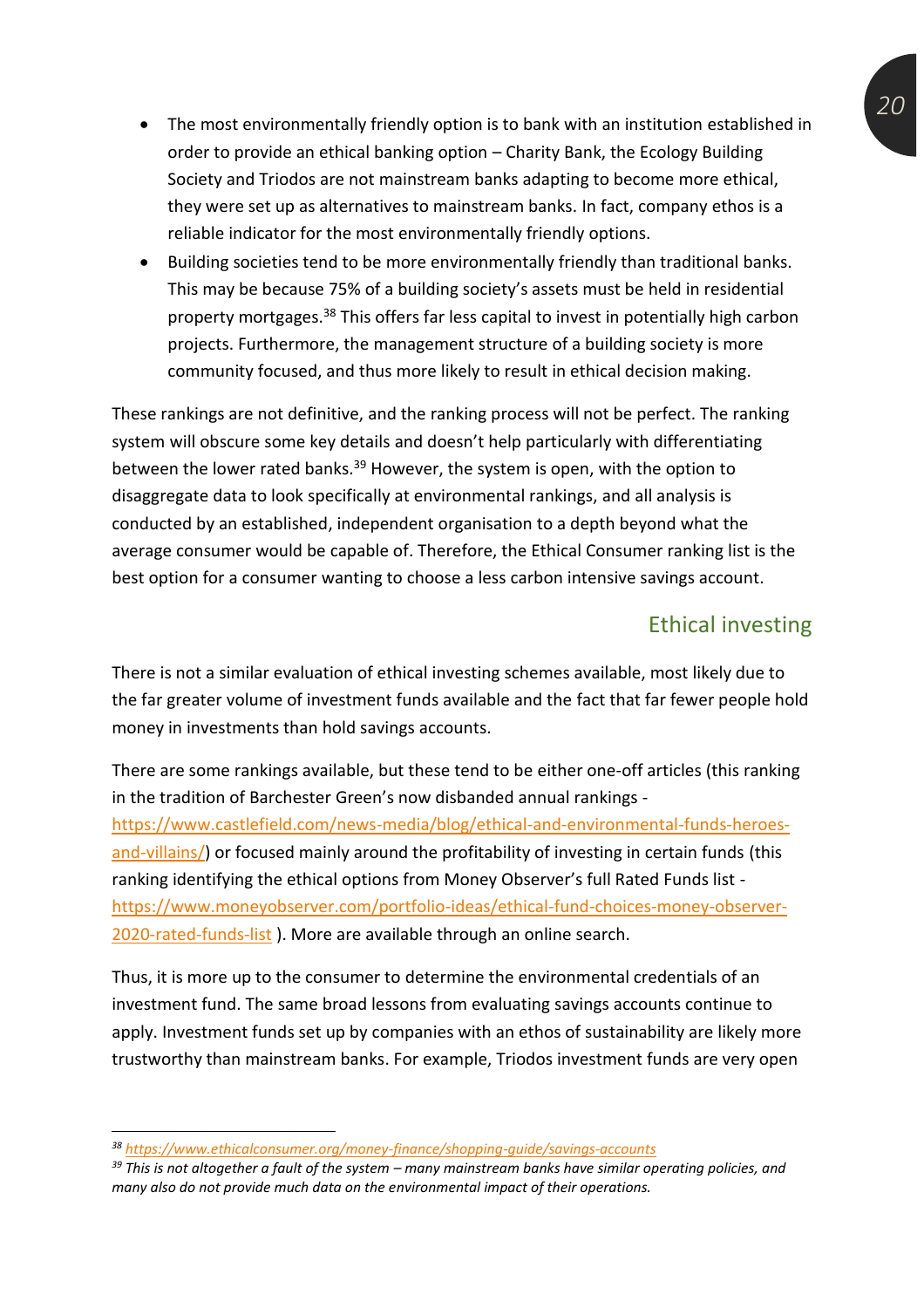on their screening processes and selection criteria, as well as offering the option to directly invest with specific organisations.<sup>40</sup>

There should be a published policy on the ethical screening process employed by the fund  $$ if not, the ethical credentials of the fund will be completely unsubstantiated. Checking this policy carefully is the best way to determine how environmentally friendly a fund will be. Stricter policies, with lower maximum thresholds on involvement in barred industries such as fossil fuel production for example, will likely have a smaller carbon footprint.

It can also be helpful to see if the fund has been independently evaluated at all, and to check how long the fund has been established. A fund claiming to be ethical but failing will eventually be found out, as evaluations such as the Barchester Green one mentioned above continue to be carried out.

Finally, the most popular ethical funds in the UK can be found here: [https://www.moneyobserver.com/news/top-10-most-popular-ethical-funds-2019.](https://www.moneyobserver.com/news/top-10-most-popular-ethical-funds-2019) An investment in any of these should provide a decent chance of good returns, and the visibility of the funds should mean that their stated screening processes are legitimate; if any suspicious activity has come to light about one of the funds, it should be available through a quick search.

There cannot be a definitive answer to which is the best or most ethical investment portfolio due to the nature of investments. However, following careful research should allow consumers to identify a fund which suits their priorities well.

## **Conclusions**

- For savings accounts, the most reliable evaluation is conducted by the Ethical Consumer. Their recommendations include banks with a specific ethos of ethical finance, namely Charity Bank, the Ecology Building Society, and Triodos, as well as building societies.
- Investments require more independent evaluation. Again, a company with an ethos of ethical finance is likely to have a robust policy for ethical investment. However, all companies will publish their criteria for investment, and reading these carefully, checking particularly for the thresholds of holdings in barred industries and specific wording around what qualifies as barred activities, is the best way to determine if an investment is truly ethical.
- In terms of profitability, there are many rankings available online, of specifically ethical funds and of the ethical funds present on whole industry rankings.

*<sup>40</sup> More information can be found here:<https://www.triodos.co.uk/ethical-investments>*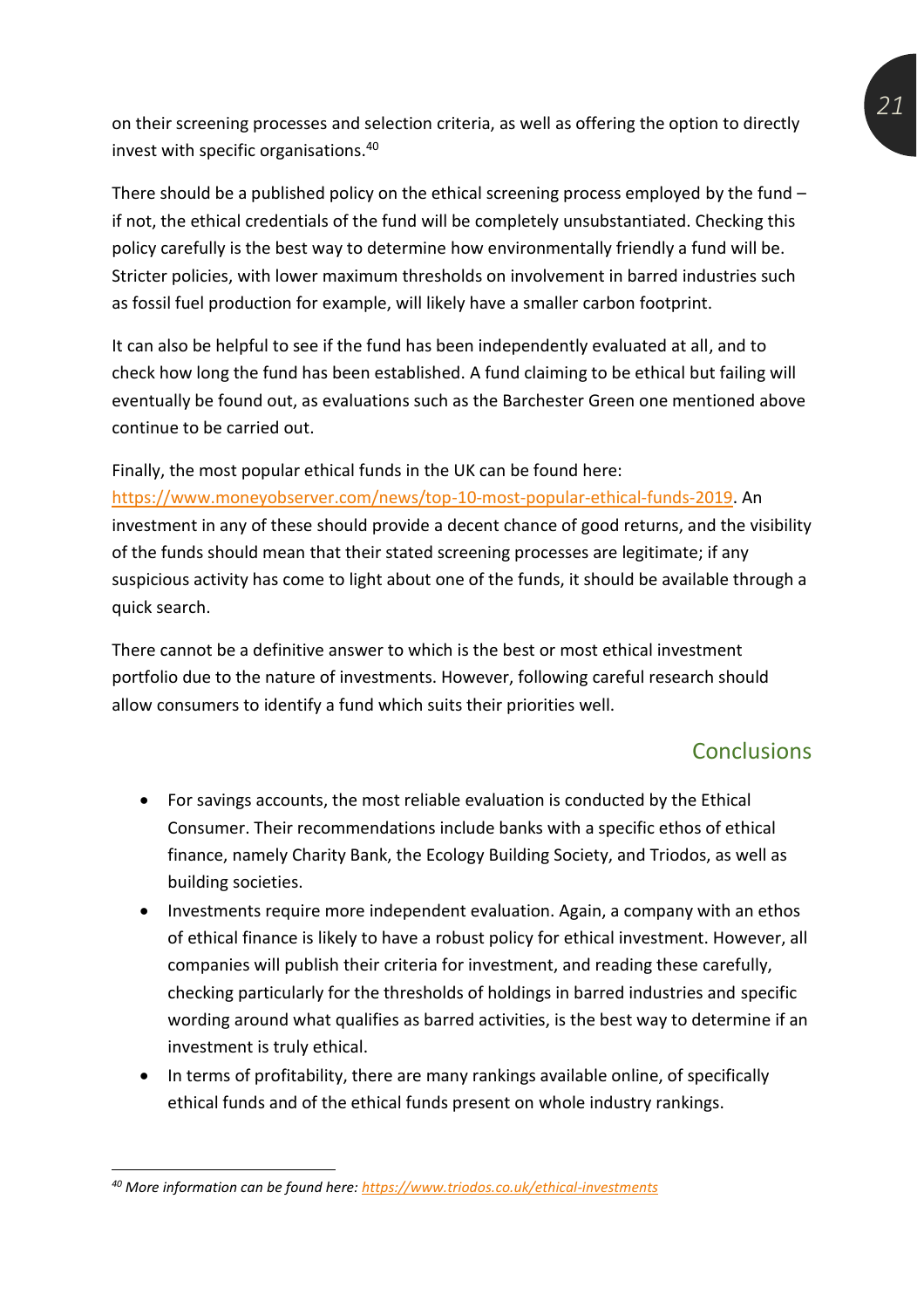- Choosing an ethical alternative to traditional saving or investing is a great way to cut your carbon footprint. Financed emissions mean traditional saving accounts and investment portfolios can often have very large carbon footprints, whilst the carbon footprint of ethical alternatives is magnitudes smaller.
- Ethical alternatives to traditional investments are unlikely to be the most profitable investments possible, however they are by no means unprofitable and are usually more stable and sustainable.
- There are some excellent resources that can help the consumer compare financial services. However, it is far from simple to properly evaluate the ethical credentials of many companies. For real progress to be made in this area, there will likely have to be some sort of governmental or international regulation in place – there has been some signs of this emerging in the EU.

## *References*

#### *The carbon footprint of spending*

- *Carbon Footprint Assessment: Paper vs. Polymer £5 & £10 Bank Notes*, Shonfield, P; Hardwick, A; Smith, S, 7<sup>th</sup> July 2017, <u>https://www.bankofengland.co.uk/-</u> [/media/boe/files/banknotes/polymer/carbon-footprint](https://www.bankofengland.co.uk/-/media/boe/files/banknotes/polymer/carbon-footprint-assessment.pdf?la=en&hash=A2077D4BEF302DF8F8488503DEA041876627ECBD)[assessment.pdf?la=en&hash=A2077D4BEF302DF8F8488503DEA041876627ECBD](https://www.bankofengland.co.uk/-/media/boe/files/banknotes/polymer/carbon-footprint-assessment.pdf?la=en&hash=A2077D4BEF302DF8F8488503DEA041876627ECBD)
- *Banknote statistics*, Bank of England, <https://www.bankofengland.co.uk/statistics/banknote>
- *Life cycle assessment of cash payments*, Hanegraaf, R; Jonker, N; Mandley, S; Miedema, J, DNB Working Paper no. 610, October 2018, [https://www.dnb.nl/binaries/Working%20paper%20No.%20610\\_tcm46-379441.pdf](https://www.dnb.nl/binaries/Working%20paper%20No.%20610_tcm46-379441.pdf)
- *Ecology: The Carbon Footprint of the New Means of Payment,* Dayton, B, Green Journal, February 2019, [https://www.greenjournal.co.uk/2019/02/ecology-the](https://www.greenjournal.co.uk/2019/02/ecology-the-carbon-footprint-of-the-new-means-of-payment/)[carbon-footprint-of-the-new-means-of-payment/](https://www.greenjournal.co.uk/2019/02/ecology-the-carbon-footprint-of-the-new-means-of-payment/)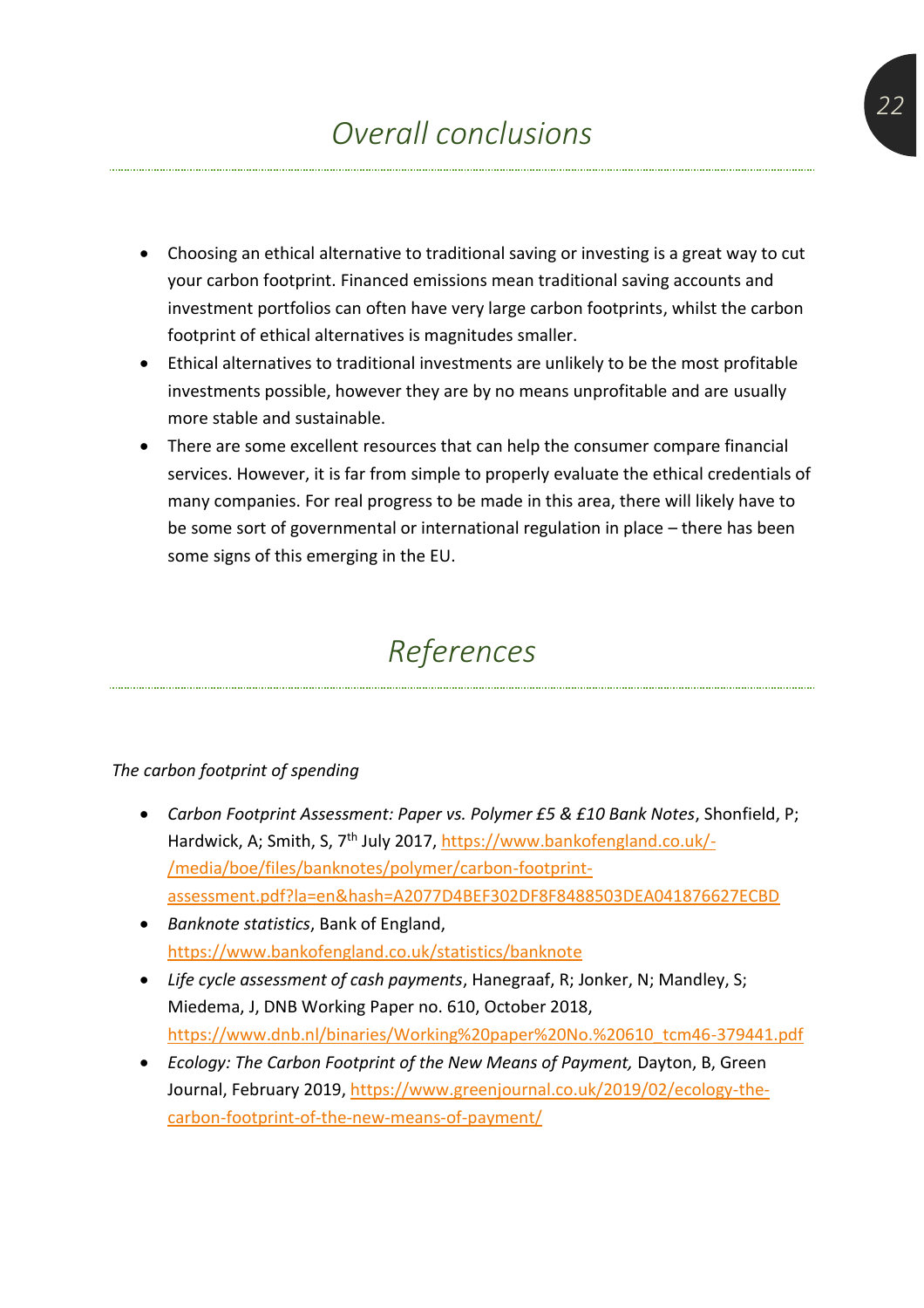• *What's the carbon footprint of…the internet?* Clark, D; Berners-Lee, M, The Guardian, August 2010[, https://www.theguardian.com/environment/2010/aug/12/carbon](https://www.theguardian.com/environment/2010/aug/12/carbon-footprint-internet)[footprint-internet](https://www.theguardian.com/environment/2010/aug/12/carbon-footprint-internet)

#### *The carbon footprint of saving*

- *Financing global warming: Canadian Banks and Fossil Fuels*, Rainforest Action Network, November 2008, https://www.banktrack.org/download/financing\_global\_warming\_canadian\_banks and fossil fuels/ran\_canadian\_banks\_rpt\_5.pdf
- *Operational environmental footprint,* RBS, 2019, [https://www.rbs.com/rbs/sustainable-banking/environment/operational](https://www.rbs.com/rbs/sustainable-banking/environment/operational-environmental-footprint.html)[environmental-footprint.html](https://www.rbs.com/rbs/sustainable-banking/environment/operational-environmental-footprint.html)
- *Sustainable operations,* HSBC, 2019, [https://www.hsbc.com/our-approach/building](https://www.hsbc.com/our-approach/building-a-sustainable-future/sustainable-operations)[a-sustainable-future/sustainable-operations](https://www.hsbc.com/our-approach/building-a-sustainable-future/sustainable-operations)

#### *The carbon footprint of investing*

- *Mortgages*, Ecology Building Society, n.d.,<https://www.ecology.co.uk/mortgages/>
- *The carbon footprint of capital investments,* Kahlenborn, W, n.d., <https://www.adelphi.de/en/project/carbon-footprint-capital-investments>
- *Carbon footprint,* BNP Paribas Asset Management, 2019, [https://www.bnpparibas](https://www.bnpparibas-am.lu/intermediary-fund-selector/the-asset-manager-for-a-changing-world/carbon-footprint/)[am.lu/intermediary-fund-selector/the-asset-manager-for-a-changing-world/carbon](https://www.bnpparibas-am.lu/intermediary-fund-selector/the-asset-manager-for-a-changing-world/carbon-footprint/)[footprint/](https://www.bnpparibas-am.lu/intermediary-fund-selector/the-asset-manager-for-a-changing-world/carbon-footprint/)

#### *ESG criteria*

- *Investment Bulletin Issue 9*, Government Actuary's Department, September 2019, [https://assets.publishing.service.gov.uk/government/uploads/system/uploads/attac](https://assets.publishing.service.gov.uk/government/uploads/system/uploads/attachment_data/file/835214/Sep_2019_bulletin.pdf) [hment\\_data/file/835214/Sep\\_2019\\_bulletin.pdf](https://assets.publishing.service.gov.uk/government/uploads/system/uploads/attachment_data/file/835214/Sep_2019_bulletin.pdf)
- *Ethical Criteria,* Rathbone Ethical Bond Fund, n.d., [https://www.rathbonefunds.com/sites/default/rutm-files/literature](https://www.rathbonefunds.com/sites/default/rutm-files/literature-files/6391_rathbone_ethical_bond_fund_criteria_final.pdf)files/6391 rathbone ethical bond fund criteria final.pdf
- *Ethical Bond Fund,* Royal London Asset Management, n.d., [http://www.rlam.co.uk/Home/Institutional-Investor/our-capabilities/Fixed-](http://www.rlam.co.uk/Home/Institutional-Investor/our-capabilities/Fixed-Income/OEICs/Ethical-Bond-Fund/)[Income/OEICs/Ethical-Bond-Fund/](http://www.rlam.co.uk/Home/Institutional-Investor/our-capabilities/Fixed-Income/OEICs/Ethical-Bond-Fund/)
- *'It's not for serious investors': seven myths of ethical investing busted,* Little, J, Triodos Bank, January 2020, [https://www.triodos.co.uk/articles/2019/its-not-for](https://www.triodos.co.uk/articles/2019/its-not-for-serious-investors-seven-myths-of-ethical-investing-busted)[serious-investors-seven-myths-of-ethical-investing-busted](https://www.triodos.co.uk/articles/2019/its-not-for-serious-investors-seven-myths-of-ethical-investing-busted)
- *Can a socially responsible approach to investing really make you money?* Jobson, M, This is Money, October 2018,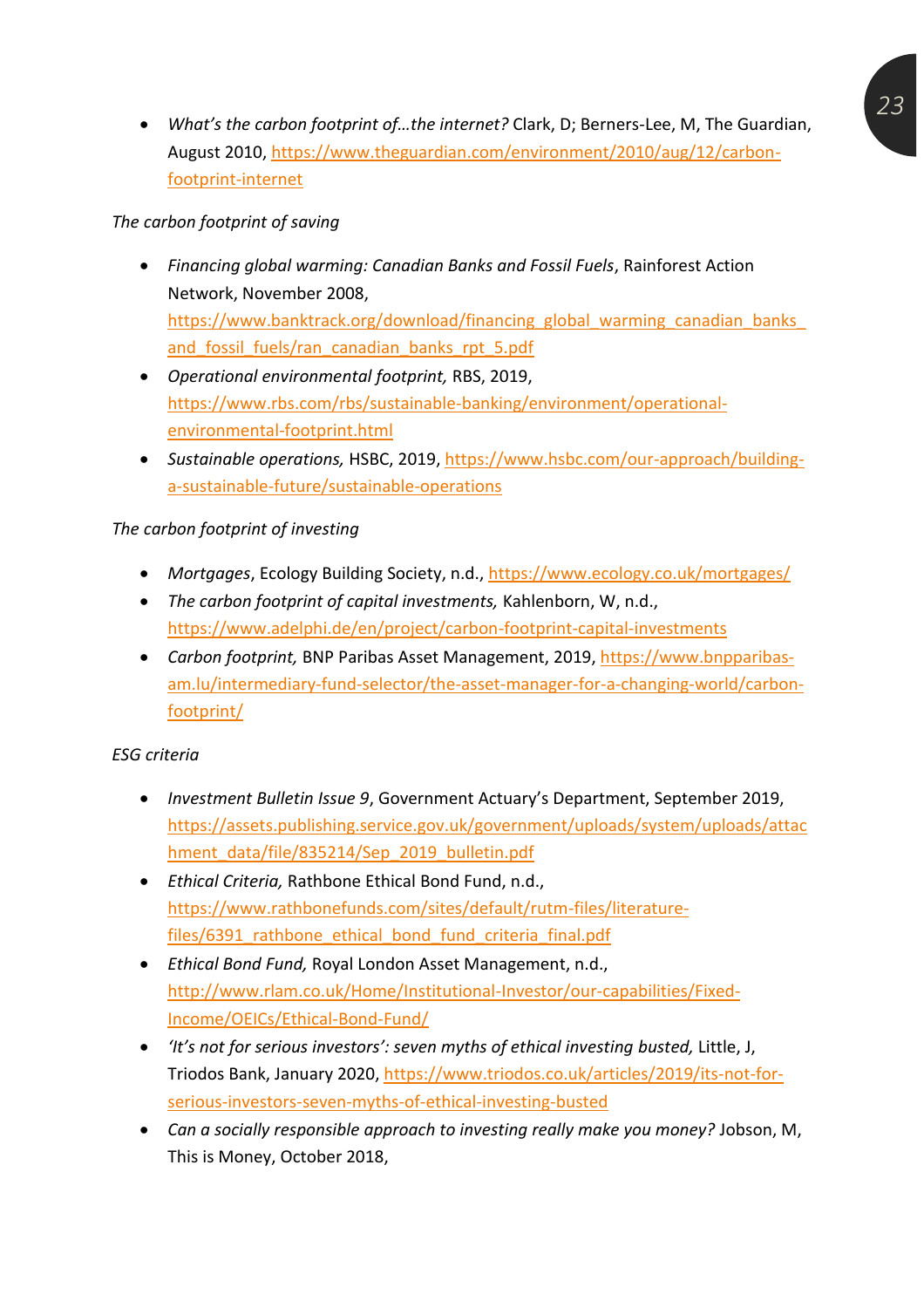[https://www.thisismoney.co.uk/money/investing/article-6227207/Does-ethical](https://www.thisismoney.co.uk/money/investing/article-6227207/Does-ethical-investing-really-make-money.html)[investing-really-make-money.html](https://www.thisismoney.co.uk/money/investing/article-6227207/Does-ethical-investing-really-make-money.html)

- *Ethical investing,* Unbiased, 2020, [https://www.unbiased.co.uk/life/managing-your](https://www.unbiased.co.uk/life/managing-your-money/ethical-investing)[money/ethical-investing](https://www.unbiased.co.uk/life/managing-your-money/ethical-investing)
- *Full-cost accounting,* Food and Agriculture Organisation of the United Nations, n.d., <http://www.fao.org/nr/sustainability/full-cost-accounting/en/>
- *'Ethical' funds still pouring money into coal, oil and gas, new report finds,* Jones, R, The Guardian, October 2014, [https://www.theguardian.com/money/2014/oct/18/ethical-funds-coal-oil-gas](https://www.theguardian.com/money/2014/oct/18/ethical-funds-coal-oil-gas-barchester-green)[barchester-green](https://www.theguardian.com/money/2014/oct/18/ethical-funds-coal-oil-gas-barchester-green)
- *Ethical funds failing social responsibility tests,* Williams, A, The Financial Times, October 2016, [https://www.ft.com/content/a6130172-9c2b-11e6-8324](https://www.ft.com/content/a6130172-9c2b-11e6-8324-be63473ce146) [be63473ce146](https://www.ft.com/content/a6130172-9c2b-11e6-8324-be63473ce146)
- *The troubling evolution of corporate greenwashing,* Watson, B, The Guardian, August 2016, [https://www.theguardian.com/sustainable](https://www.theguardian.com/sustainable-business/2016/aug/20/greenwashing-environmentalism-lies-companies)[business/2016/aug/20/greenwashing-environmentalism-lies-companies](https://www.theguardian.com/sustainable-business/2016/aug/20/greenwashing-environmentalism-lies-companies)
- *Conflicting ESG Ratings Are Confusing Sustainable Investors,* Poh, J, Bloomberg, December 2019, [https://www.bloomberg.com/news/articles/2019-12-](https://www.bloomberg.com/news/articles/2019-12-11/conflicting-esg-ratings-are-confusing-sustainable-investors) [11/conflicting-esg-ratings-are-confusing-sustainable-investors](https://www.bloomberg.com/news/articles/2019-12-11/conflicting-esg-ratings-are-confusing-sustainable-investors)
- *Ethical Accreditation,* Ethical Company, n.d., [https://ethical-company](https://ethical-company-organisation.org/accreditation)[organisation.org/accreditation](https://ethical-company-organisation.org/accreditation)
- *B Corp Certification,* B Corporation, n.d.,<https://bcorporation.uk/certification>
- *The Equator Principles,* The Equator Principles Association, 2020, [https://equator](https://equator-principles.com/)[principles.com](https://equator-principles.com/)
- *Why banks need to plug gaps in the Equator Principles to prevent community conflict,*  Heim, S, Ethical Corporation, September 2019, [http://www.ethicalcorp.com/why](http://www.ethicalcorp.com/why-banks-need-plug-gaps-equator-principles-prevent-community-conflict)[banks-need-plug-gaps-equator-principles-prevent-community-conflict](http://www.ethicalcorp.com/why-banks-need-plug-gaps-equator-principles-prevent-community-conflict)
- *Sustainable finance,* European Commission, 2020, [https://ec.europa.eu/info/business-economy-euro/banking-and](https://ec.europa.eu/info/business-economy-euro/banking-and-finance/sustainable-finance_en)[finance/sustainable-finance\\_en](https://ec.europa.eu/info/business-economy-euro/banking-and-finance/sustainable-finance_en)
- *US Congress rejects European-style ESG reporting standards, Financial Times, 2019,* <https://www.ft.com/content/0dd92570-a47b-11e9-974c-ad1c6ab5efd1>

#### *Evaluating ethical saving and investing options*

- *Savings Accounts,* Wexler, J, Ethical Consumer, May 2018, <https://www.ethicalconsumer.org/money-finance/shopping-guide/savings-accounts>
- Charity Bank rated top ethical savings option in the UK, Howland M, Charity Bank, June 2018, [https://charitybank.org/news/charity-bank-ranked-top-ethical-savings](https://charitybank.org/news/charity-bank-ranked-top-ethical-savings-account-in-uk)[account-in-uk](https://charitybank.org/news/charity-bank-ranked-top-ethical-savings-account-in-uk)